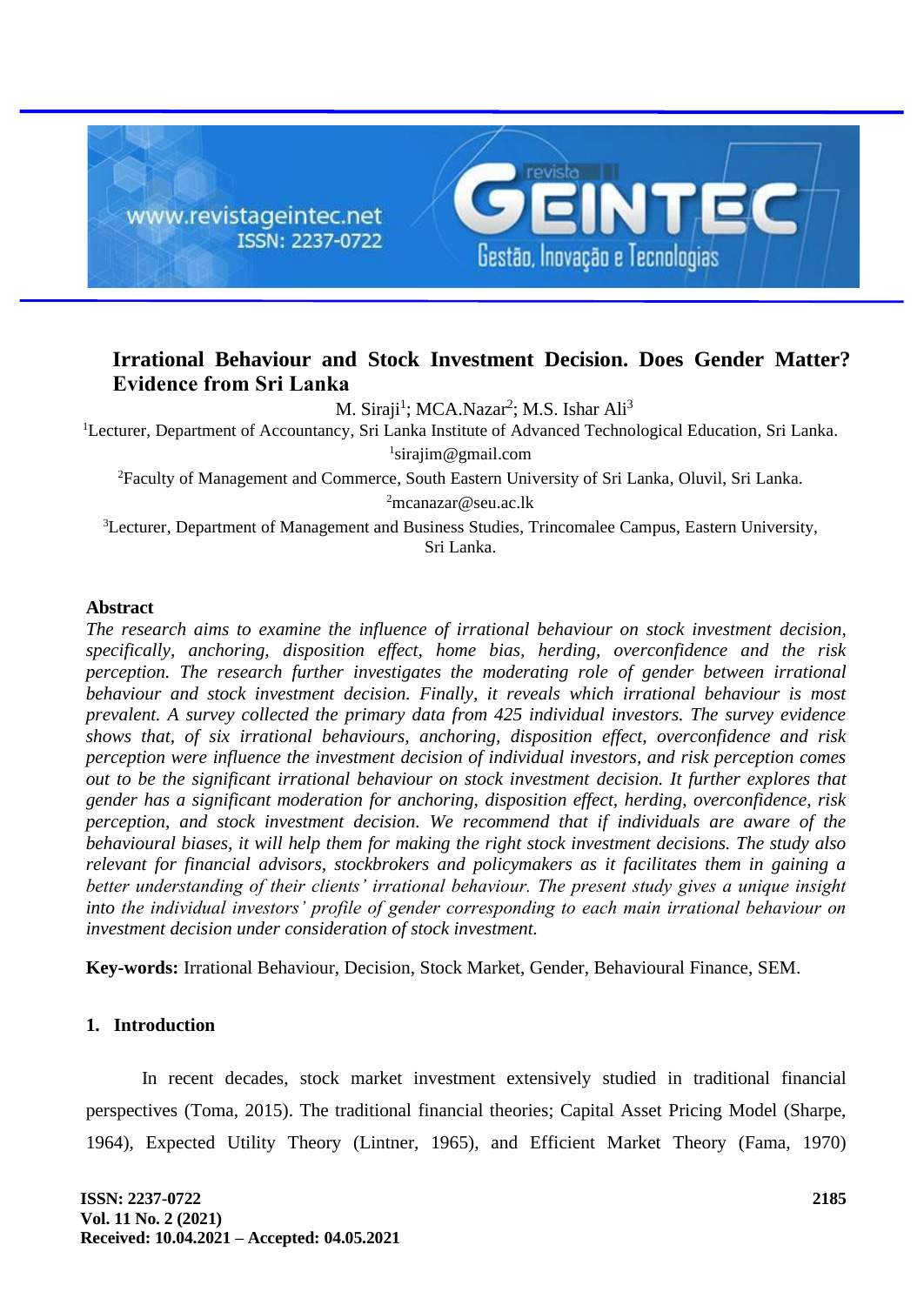elaborated upon financial 'risk and return' in the investment decisions. The theoretical frameworks suggested in finance literature based on human rationality's norm – the investor behaves as if he maximises the desired benefit (he maximises his welfare in the financial sense). Neumann and Morgenstern (1947) introduced a mathematical model for investment selection in the stock market. These normative theories intended to clarify or predict outcomes in theoretical constraints (Rawls, 1971). However, traditional financial models failed to explain stock market anomalies and the validity assumptions (Takahashi & Terano, 2003).

Traditional theories assume the rationality of investors and rational decision (Sharpe, 1964; Lintner, 1965; Fama, 1970). However, investors frequently suffer from cognitive and emotional biases and tend to be behaving irrationally in real life. Hence, behavioural factors are of significant concern in stock investment decision (Kahneman Tversky, 1979). As a result, behavioural finance theories help to understand the explanations of traditional finance theories behind such anomalies. Thus, emotions, feeling, and instincts control their choices and contribute to irrational behaviour (Kahneman and Tversky, 1979). Further, previous studies have mainly looked at whether the behavioural factors of investors influence the stock market in developed countries (Kahneman, 2003; Tom et al., 2007), and provide conflicting evidence among countries; the complex finance model needs to research within the context of Sri Lanka (Hilts, 2016). Thus, the current research sought to fill the gap in rational financial theories relevant to stock investment decision and examine irrational behavioural causes, such as anchoring, home bias, and disposition effects, herding, overconfidence and risk perception.

On the other hand, Pompian (2008) suggests that behavioural biases vary between countries and rely on the gender of investors (Kalra et al., 2012; Phan & Zhou., 2014; Ton & Dao, 2014). Several prominent researchers in behavioural finance found that male investors are more overconfident than female investors (Hilton, 2001; Sahi et al., 2012; Salman et al., 2012; Ton & Dao, 2014; Prasad et al., 2015; Toma, 2015). Female show a significant disposition effect than male, and female showed herding behaviour and followed others decision for investment (Lin, 2011). Kudryavtsev and Cohen (2011) find that anchoring measures are significantly higher for women with a high level of risk aversion. Contrarily, Gunathilaka (2014) concluded that gender does not influence the decision-making of investors. All this evidence measured the direct effects of gender and its relationship with investor decision. Nevertheless, the existing studies in behavioural finance failed to explore the effect of gender on the relationship between irrational behaviours and investment decision, further there is no vital published research on the moderating role of gender through irrational behaviour and investment decision. Therefore, the current research primarily measures the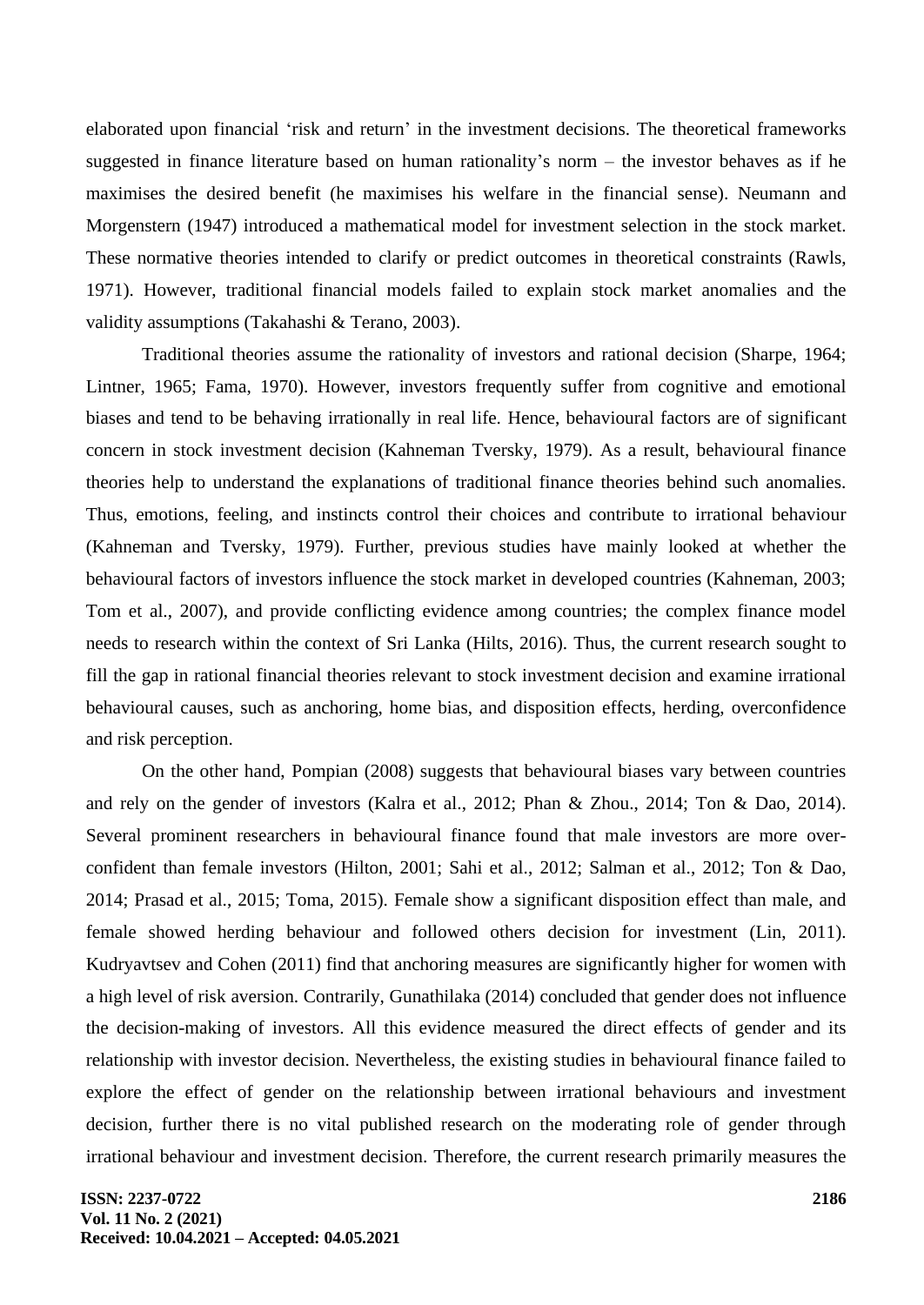effect of irrational behaviour on investment decision-making, and examines the moderating role of gender between investors' irrational behaviours and stock investment decision.

#### **2. Literature Review**

#### **2.1 Irrational Behaviours and Stock Investment Decision**

The recent research on behavioural finance discusses the psychological and cognitive aspects of decision-making. Investors tend to move away from the predictable and systematic way of optimal investment decision-making because they are prone to emotional and psychological bias (Tourani & Kirkby, 2005). Kahneman & Tversky (1979) state that investor is irrational and individual psychological and cognitive factors influence decision-making and deviate from rational thinking. These psychological and cognitive factors are known as discriminatory behaviour, which has rendered prospect theory a commonly accepted paradigm for explaining people's decisions in circumstances of risk and uncertainty, which has laid the groundwork for behavioural finance.

#### **2.2 Anchoring**

Tversky and Kahneman (1974) is a nominal researcher in anchoring theory, stated that people tend to make predictions of the probability of uncertain future events or remember other values or potential outcomes when considering the initial value. Subsequent decisions anchored around some previous information. Subsequently, many studies have demonstrated the prevalence of the anchoring effect in human decision-making processes. Lowies et al. (2016) studied "Heuristic-driven bias in the decision-making of property investment in South Africa," stating that anchoring adjustment exists in the decisions of managers of property funds. The finding of the study has consisted of other studies (Kudryavtsev & Cohen, 2011; Leung & Tsang, 2013). Furthermore, in Financial Decision-Making, Jetter and Walker (2017) have studied anchoring behaviour and indicated that anchoring has a substantial role in the decision-making.

#### **2.3 Disposition Effects**

The disposition effect stock trading is another crucial behavioural factor in decision-making, which makes investors more likely to sell the winning stock and relay the gains while postponing the investment decision when they predict the losses. Shefrin and Statman (1985) focusing on various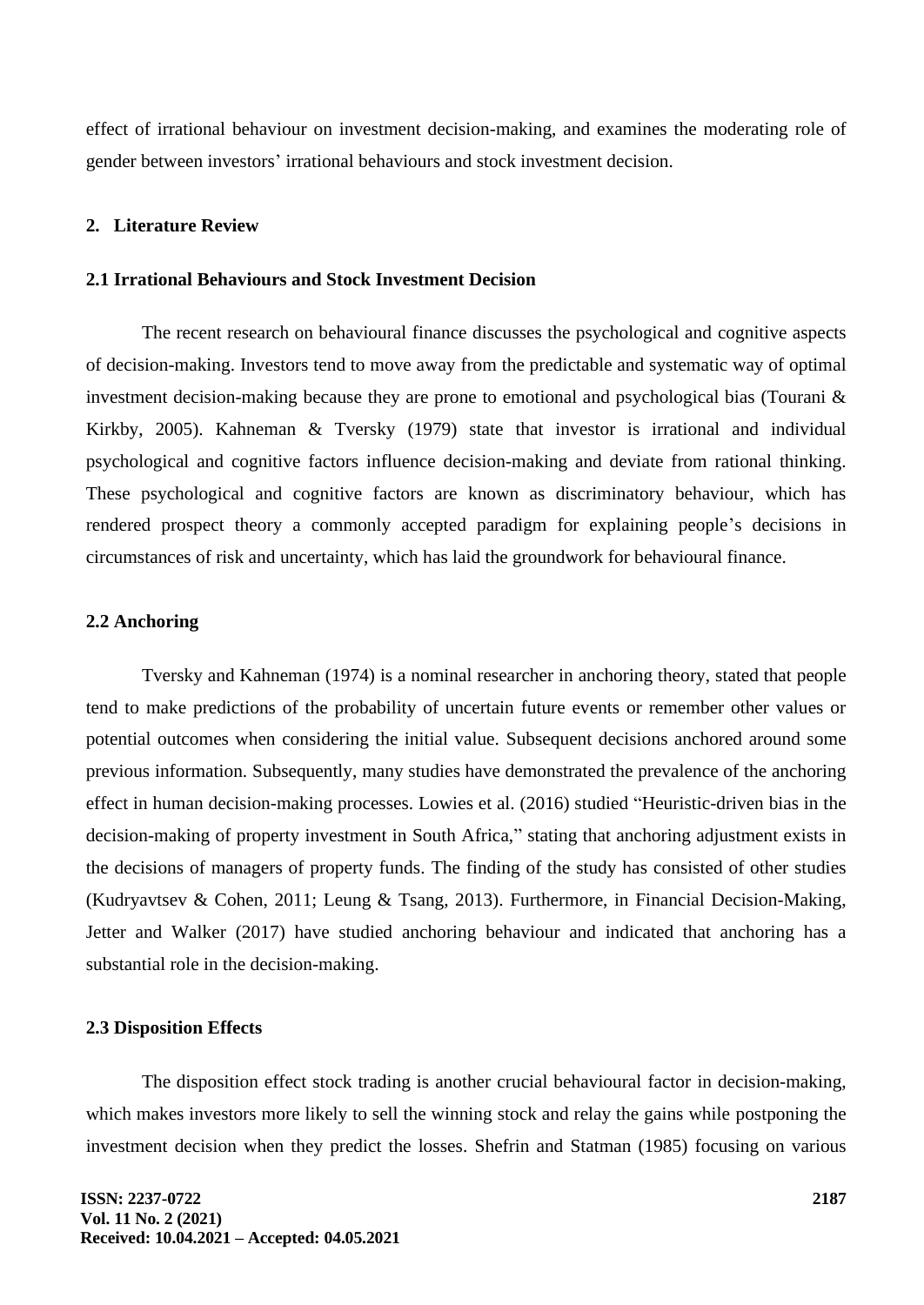elements of the behavioural framework, and the disposition effect was systematically analysed. Furthermore, Toma (2015) has revealed that investors avoid taking risks when they know that profits are secured but prefer to take risks if there is a higher possibility of potential losses. Salman et al. (2012); Cuong and Jian (2014), and Kumar and Goyal (2015) also endorsed this argument for the disposition effect in several empirical research evidence. Previous studies have also confirmed the existence in the decision-making process of a disposition effect (Locke & Onayev, 2005; Locke & Mann, 2005; Barber et al., 2007).

#### **2.4 Herding Behaviour**

Herding behaviour refers to the propensity of people to mimic the opinions of others while making decisions. Herding observed as another irrational behaviour among investors and as a marketwide practice. Al-Tamimi (2006) stated that individual investors' decision-making is compromised and more vulnerable to unintentional herding. Other empirical findings of Iqbal and Usmani (2009), Goyal (2015) are also confirmed the herding behaviour in the stock market. Grinblatt et al. (1995) and Wermers (1999) also demonstrated the herding behaviour of mutual funds and institutional investors in the US market. Fernandez et al. (2011) indicated that the uncertain availability of information and investors are more likely to mimic other decisions.

### **2.5 Home Bias**

Home bias appears to devote too much of their overall portfolio to domestic equities and too little to international equities. Initially, French and Porteba (1991) provide evidence that investors often focused on local stocks in their investments. Investment barriers, transaction costs, and information asymmetry might be the reasons behind home bias behaviour. Among the empirical studies, Kilka and Weber (2000) revealed that more investors considered themselves to be more competent in predicting stock prices at the home front than in foreign markets. Findings of Schoenmaker and Soeter (2014) indicated a significant decrease in EU stock and bond bias among the EU countries. Furthermore, Ahearne, Griever, and Warnock (2004) examined the interaction between information costs and home bias in US investor investment decisions and found a strong negative association between home bias and US investment portfolio.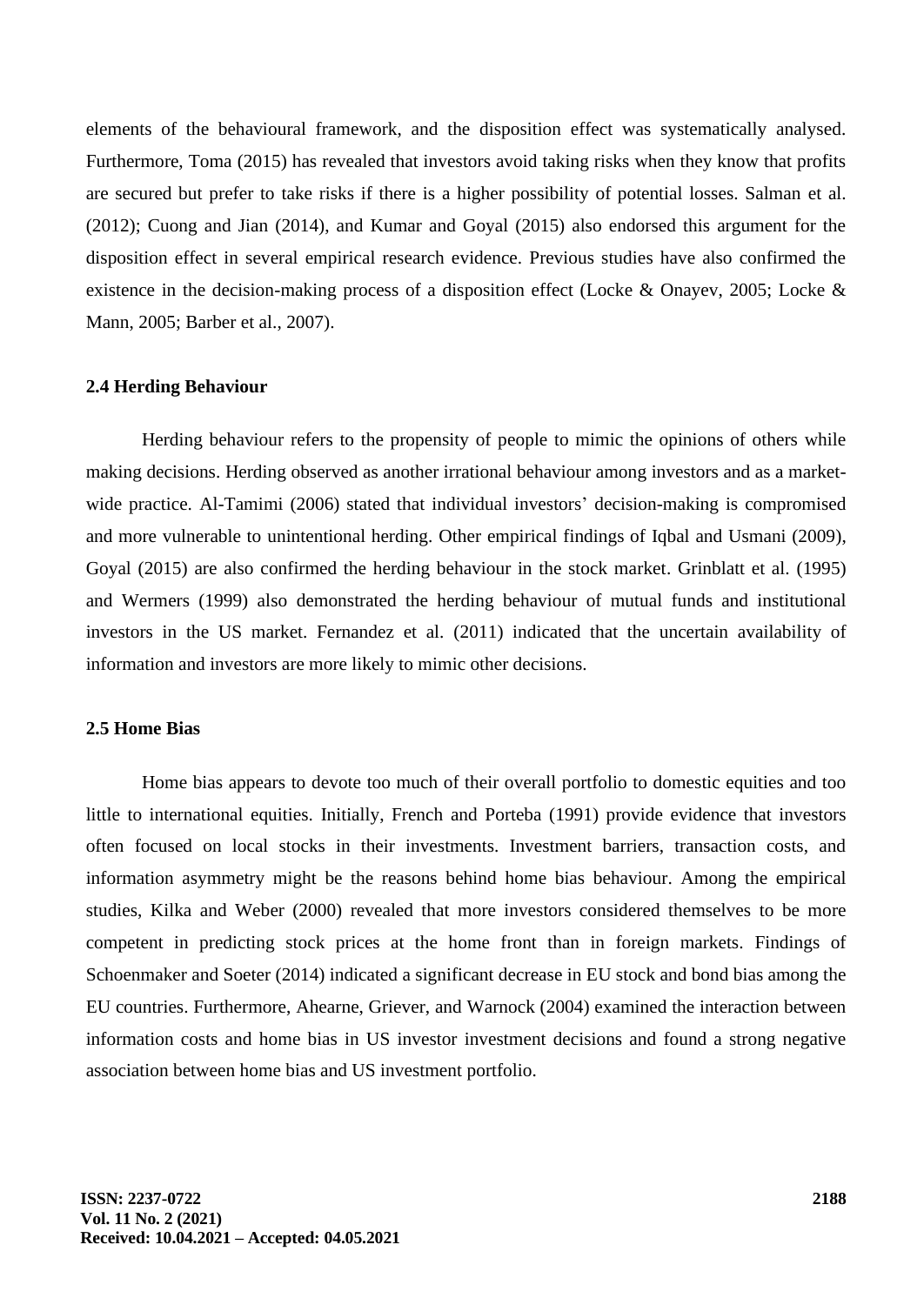#### **2.6 Overconfidence**

Overconfidence is a common bias in decision such that people are more confident in their skills and overlook the investment risk. Several Empirical studies examined how the overconfidence behaviour of professional's effect on rational investment decision, such that investment bankers (Holstein, 1972), entrepreneurs (Cooper et al., 1988), managers (Russo & Schoemaker, 1992), and chief executive officers (Malmendier & Tate, 2005) and family business (Tsai et al., 2018) were found overconfidence in decision. Daniel et al. (1998) state that "overconfident investors underreact to public and overreact to private signals in stock investment". Bakar et al. (2016) also found that overconfidence and choice of stock also negatively affect individual investors' decision-making.

### **2.7 Risk Perception**

Risk is typically one of the main determinants of investment decision-making—limited information exposed to different interpretations of the risk to individual investors. Several studies have found that perception of risk influences the decision of the investment. Ricciardi (2007) addressed risk tolerance, where investors feel safer at natural risk, depending on the type of investment. Veld and Merkoulova (2008) examined individual investors' risk perceptions and concluded various risk attitudes among individual investors while comparing two portfolios: stocks and bonds. Nguyen, Gerry, and Cameron (2017) analysed the combined effect of financial risk assessment and risk management on Australia's financial advisors' specific investment decisions. They stated all risk constructs' joint role in making investment decisions. Moreover, risk perception has also influenced new venture decision (Kannadhasan et al., 2014).

#### **2.8 Association between Gender, Irrational Behaviours, and Investment Decision**

Besides irrational behaviour, demographic characteristics of individuals significantly influence investment decisions via investors' behavioural bias. Several empirical examinations in behavioural finance found gender differences in investment decision-making (Barber & Odean, 1999, 2001a; Bhandari & Deaves, 2006; Prasad & Sengupta, 2015). Jayakumar and Kothai (2014) studies have found that gender has a significant influence on decision-making. Lin (2011) examined how personal characteristics influenced behavioural biases, and documented that gender explained the differences in behavioural biases, whereby females displayed more disposition effect than males. While males were more overconfident than females, also revealed that females were the most affected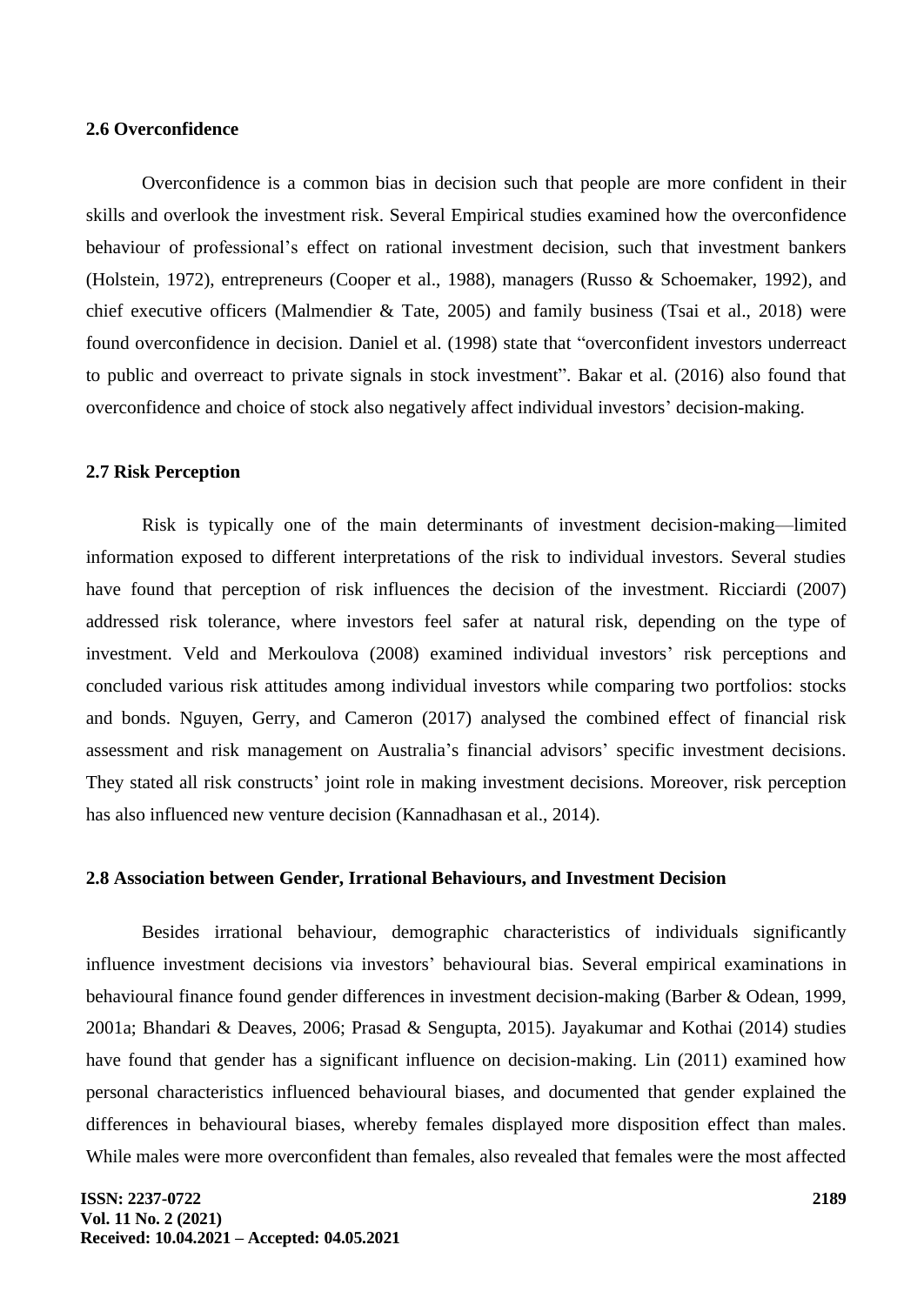by herding, as they tend to follow other investor's decision blindly. Several researchers have found that male investors are more confident than female investors in investment decisions (Ali et al. 2012; Chen et al. 2007; Hilton, 2010; Kalra Sahi et al. 2012; Prasad et al. 2015) and female investors are more risk-averse than male investors (Lascu, Babb, & Phillips, 1997; Kapteyn and Teppa, 2011; Muniraju et al., 2013). On the other hand, females exhibited a more significant disposition effect and higher anchoring behaviour than males (Kudryavtsev & Cohen, 2011).

### **3. Research Design**

The present study demonstrates how investors' behaviour influence decision-making and the moderating role of gender in the stock market. The study model assumes five constructs of irrational behaviour and explores how the effect of gender on all primary structures is perceived to be the moderator of the study. Figure 1 shows the conceptual framework of this research.



To achieve the objectives of the current research, the researcher framed the following hypothesis:

H1: Anchoring has a significant effect on stock investment decision-making.

H2: The disposition effect has a significant association with the stock investment decision.

H3: Herding has a significant effect on stock investment decision.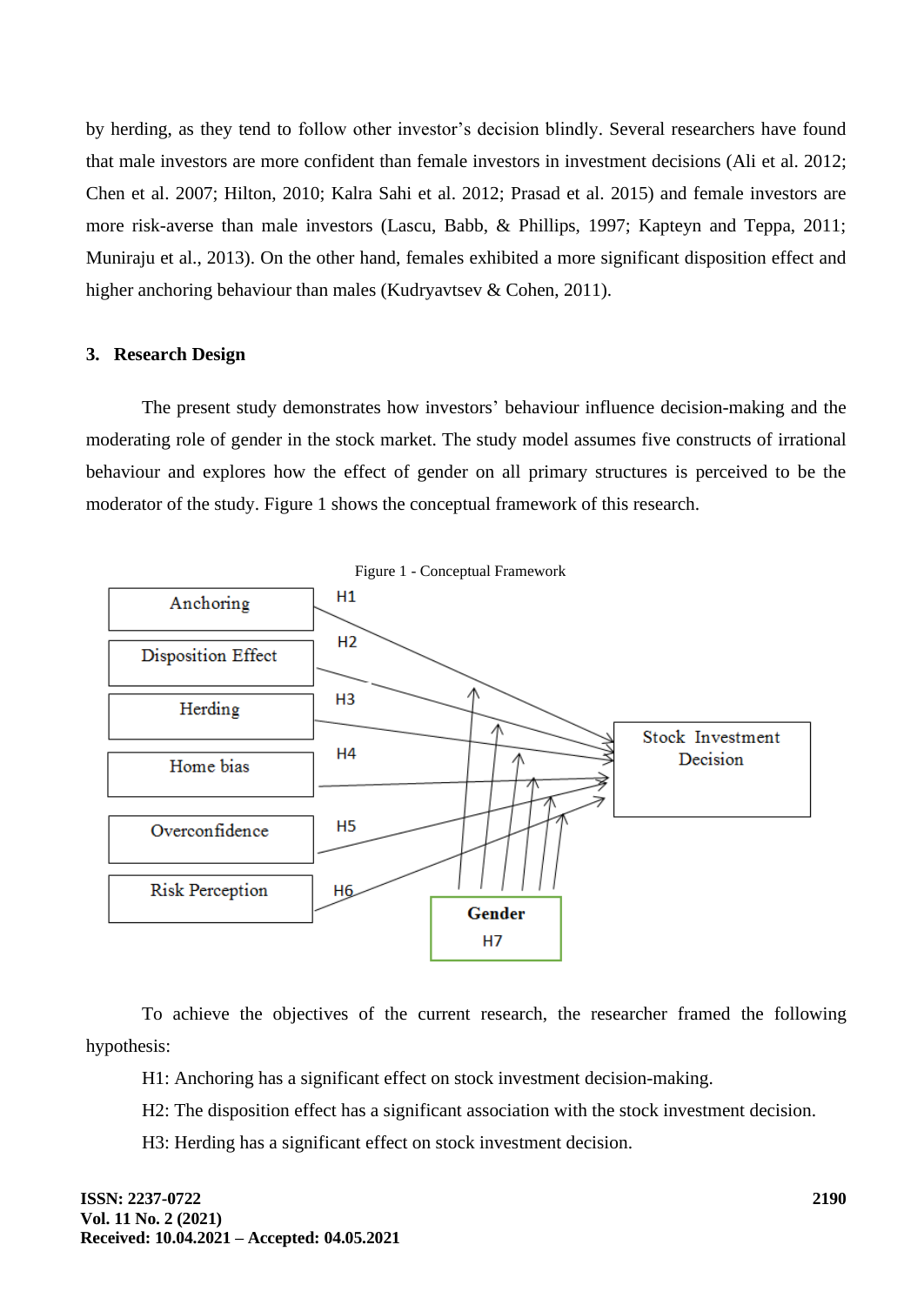- H4: Home bias has a significant effect on stock investment decision.
- H5: Overconfidence has a significant effect on stock investment decision.
- H6: Risk perception has a significant effect on stock investment decision.

H7: The influence of irrational behaviours, viz, anchoring, disposition effect, herding, home bias, overconfidence, and risk perception in investment decision have a moderating effect of gender, such that the relationship between irrational behaviours in investment decision is stronger or weaker for men than women.

#### **3.1 Questionnaire Design, Data and Sample Selection**

The research uses a survey questionnaire—Forty-four measurement items established in this research. After the experts' views have been taken into consideration to guarantee to construct authenticity, the questionnaire completed. The reliability of the questionnaire tested with alpha from Cronbach. The survey divided into three sections. Standardised questions included in section A, measuring irrational behaviours (anchoring, disposition effect, herding, home bias, overconfidence and risk perception). Section B concerned with the standard measures related to decision on equity investments. The questions for demographic profiles were used in the last section C. Five-point scale for Likert with one as 'strongly disagree' and 5 for 'strongly agreed' is used to collect the scale strength of the relationship between behavioural variables and investment decision-making in all the questions found in the questionnaire.

The current research population is registered individual investors of the CSE in Sri Lanka. From February 2019 to July 2019, 580 questionnaires distributed through stock brokering firms as an online survey link. Upon eliminating incomplete questionnaires, a total of 425 valid respondents obtained. The data compiled and analysed using AMOS 20 and SPSS 20 tools after data collection. Confirmatory Factor Analysis (CFA) and Structure Equation Modelling (SEM) were supported in this study to respond to research objectives. The researcher used path-coefficients or regression to represent the theoretical model relationships (Hox & Bechger, 1998). The multi-group study used to measure the moderating effect of gender (Byrne, 2010). Data analysis continued in two stages: first, we measured the overall quality of the measurement using Confirmatory Factor Analysis (CFA) to check the testing tool's reliability and validity. We also examined the conceptual model to decide whether the model can match the findings of the theoretical models suggested.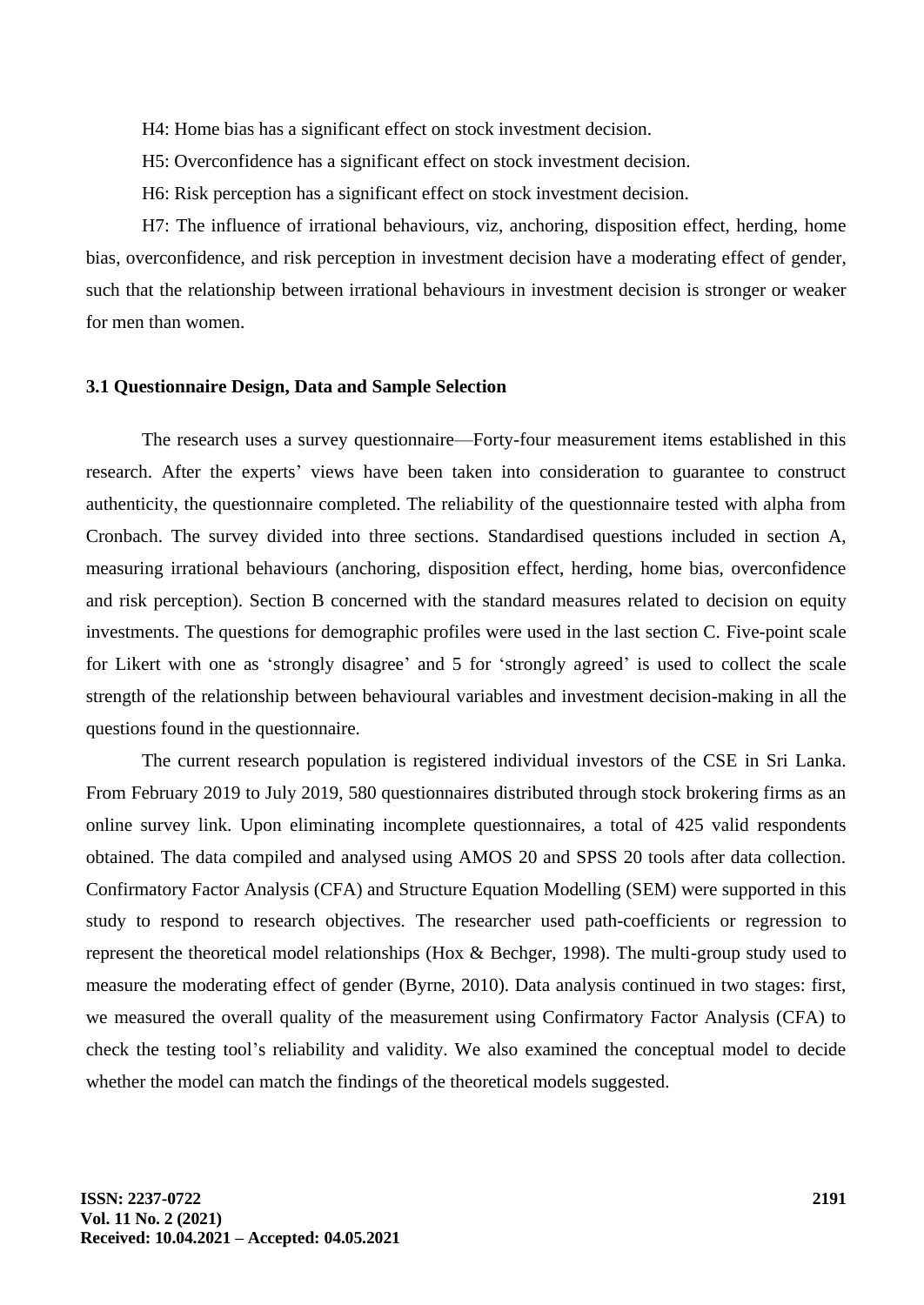### **4. Data Analysis and Finding**

### **4.1 Demographic Profile of the Respondent**

Table 1 shows the demographic profiles of the respondent, showing that the analysis consists of 216 males (50.9 per cent) and 209 females (49 per cent). Age 31-40 (43 per cent) was the largest part of the sample, with age 21-30 (27 per cent), age 41-50 (18 per cent), age 50 (8 per cent) and age 18-20 (4 per cent). 167 (nearly 41 per cent) investors show a bachelor's degree, followed by Master (17 per cent), Advanced Level (nearly 13 per cent), Undergraduate (nearly 13 per cent), Other Professional (nearly 6 per cent) and GCE (O / L) and Lower (nearly 6 per cent) and PhD Degree (nearly 4 per cent). The highest percentage of investors recorded that stock market prices ranged from 0-3 months (53.6 per cent ), followed by intraday (nearly 30 per cent), 3-12 months (nearly 11 per cent), 12-36 months (nearly 4 per cent) and (nearly 1 per cent) within 36 months or more.

| <b>Profile</b>                 | <b>Investor</b> group  | Frequency | Percentage $(\% )$ |  |  |  |  |  |
|--------------------------------|------------------------|-----------|--------------------|--|--|--|--|--|
| <b>Gender</b>                  | Male                   | 216       | 50.9               |  |  |  |  |  |
|                                | Female                 | 209       | 49.2               |  |  |  |  |  |
| Age                            | 18-20                  | 17        | $\overline{4}$     |  |  |  |  |  |
|                                | $21 - 30$              | 115       | 27                 |  |  |  |  |  |
|                                | $31 - 40$              | 183       | 43                 |  |  |  |  |  |
|                                | $41 - 50$              | 76        | 18                 |  |  |  |  |  |
|                                | $50 +$                 | 35        | 8                  |  |  |  |  |  |
| <b>Education</b>               | GCE (O/L) and lower    | 24        | 5.7                |  |  |  |  |  |
|                                | GCE (A/L)              | 55        | 13.3               |  |  |  |  |  |
|                                | Under-graduate         | 54        | 13.1               |  |  |  |  |  |
|                                | <b>Bachelor Degree</b> | 174       | 41.2               |  |  |  |  |  |
|                                | Master                 | 70        | 17.3               |  |  |  |  |  |
|                                | PhD. Degree            | 16        | 3.7                |  |  |  |  |  |
|                                | Professional           | 24        | 5.7                |  |  |  |  |  |
| <b>Stock Trading Frequency</b> | Intraday               | 129       | 30.4               |  |  |  |  |  |
|                                | 0-03 months            | 228       | 53.6               |  |  |  |  |  |
|                                | 03-12 months           | 47        | 11.1               |  |  |  |  |  |
|                                | 12-36 months           | 16        | 3.7                |  |  |  |  |  |
|                                | 36 months or above     | 5         | 1.2                |  |  |  |  |  |

Table 1 - Respondents' Demographic Profile (n=425)

**Source: survey data**

### **4.2 Reliability and Validity Test**

Table 2 shows the factors, reliability measurement, and the standard deviation. Kaiser Meyer-Olkin (KMO) calculated the adequacy of the sample at 0.883 and adopted the EFA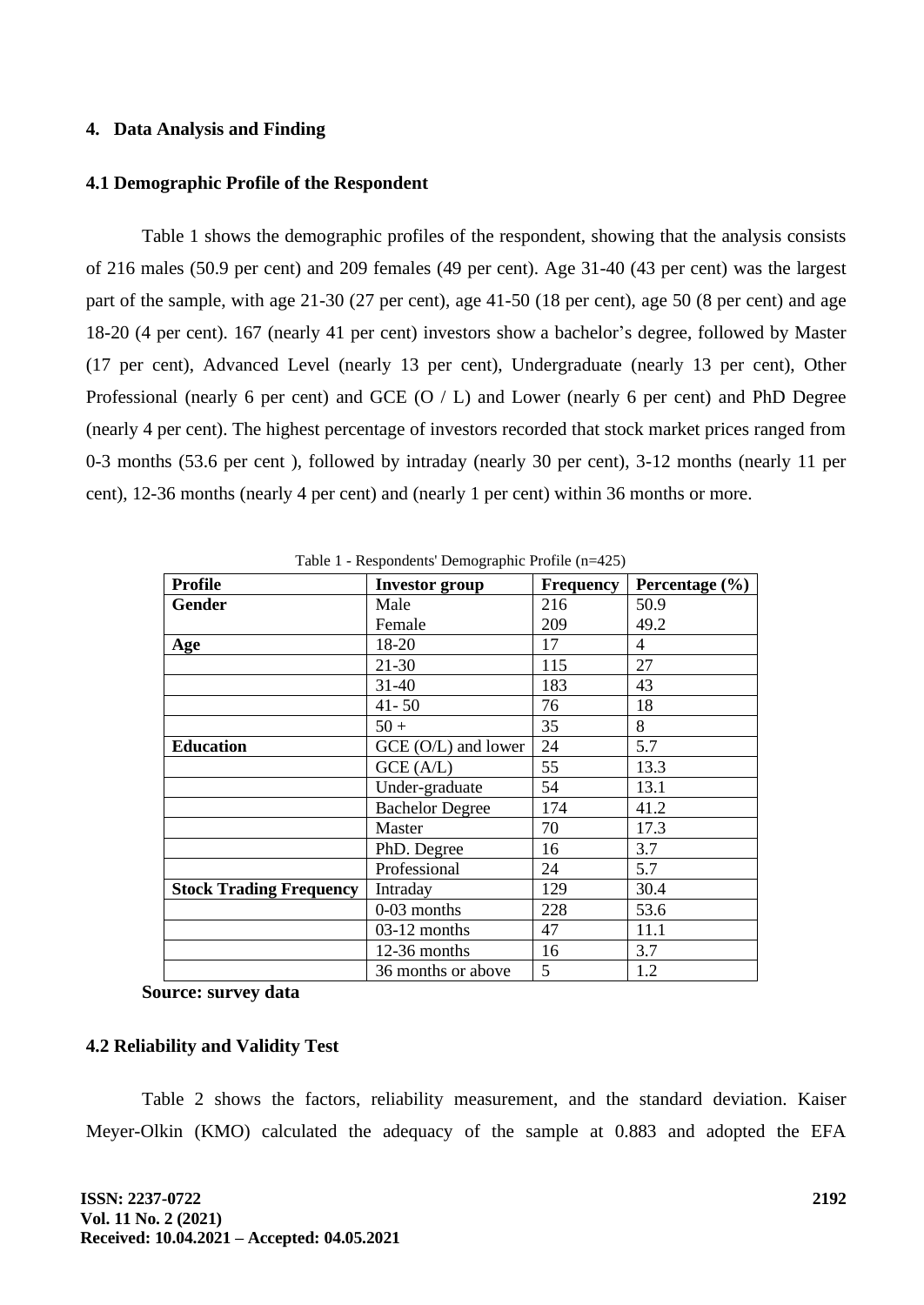assumptions. Cronbach's alpha was 0.885, 0.807, 0.916,0.794, 0.857, 0.928, and 0.899 for herding anchoring, disposal effect, overconfidence in home bias, risk perception, and investment decision. The findings indicate that the internal reliability of the current research is agreed (Hair et al., 2010).

In the sampling-adequate factor loading, the researcher tested KMO of each latent variable, below 0.5 is excluded and taking less (Hair et al., 2010). Firstly, we dropped six items in the constructs, named Overconfidence (OC) [OC5], Home Bias (HB) [HB5 and HB6], Disposition Effect (DE) [DE2], Risk Perception [RP4] and Investment Decision (IDM) [IDM 5], factor loading below the minimum level of 0.5. The standardised factor loads varied significantly from 0.571 (DE1) to 0.923 (A2) above the recommended level of 0.5 (Hair et al., 2010) for all items, Indicates that the validity and reliability of the scales are considered appropriate. Besides, the TVE evaluates the degree of variance explained with a degree of difference due to the underlying factor's error of estimation (Hatcher, 1994). For each variable, a minimum of 50 per cent of TVE should be reached (Cummins and Lau, 2005). The AVE ranged from 0.50 (DE) to 0.74 (RP) above the minimum threshold of 0.50 for all latent structures (Fornell and Larcker, 1981) (Fornell and Larcker, 1981). For each construction, we have also tested Composite Durability (CR). CR has reached a minimum threshold of 0.70 in all cases, and AVE reached in each case of CR, which shows strong convergence validity (Hair et al., 2010). The adequacy of the convergent validity of all constructions in this analysis has demonstrated. Finally, the correlation matrix proves to be discriminatory (Appendix 1).

| Latent          | Cronbach's | <i>Standardized</i> | $t$ -value $(CR)$ | Composite   | <b>AVE</b> |
|-----------------|------------|---------------------|-------------------|-------------|------------|
| Variable/Scale  | alpha      | Factor              |                   | Reliability |            |
| items           |            | loading             |                   |             |            |
| Anchoring       | .885       |                     |                   | .89         | 0.57       |
| A1              |            | .714                |                   |             |            |
| A2              |            | .923                | 17.584            |             |            |
| A3              |            | .700                | 13.521            |             |            |
| A4              |            | .706                | 13.642            |             |            |
| A <sub>5</sub>  |            | .762                | 14.743            |             |            |
| A <sub>6</sub>  |            | .680                | 13.166            |             |            |
| Disposition     | 0.807      |                     |                   | .83         | 0.50       |
| effects         |            |                     |                   |             |            |
| DE1             |            | 0.571               |                   |             |            |
| DE3             |            | 0.776               | 10.732            |             |            |
| DE <sub>4</sub> |            | 0.772               | 11.387            |             |            |
| DE5             |            | 0.695               | 9.277             |             |            |
| DE <sub>6</sub> |            | 0.707               | 10.277            |             |            |
| Herding         | .916       |                     |                   | .92         | 0.65       |

Table 2 - Internal Quality of Latent Variable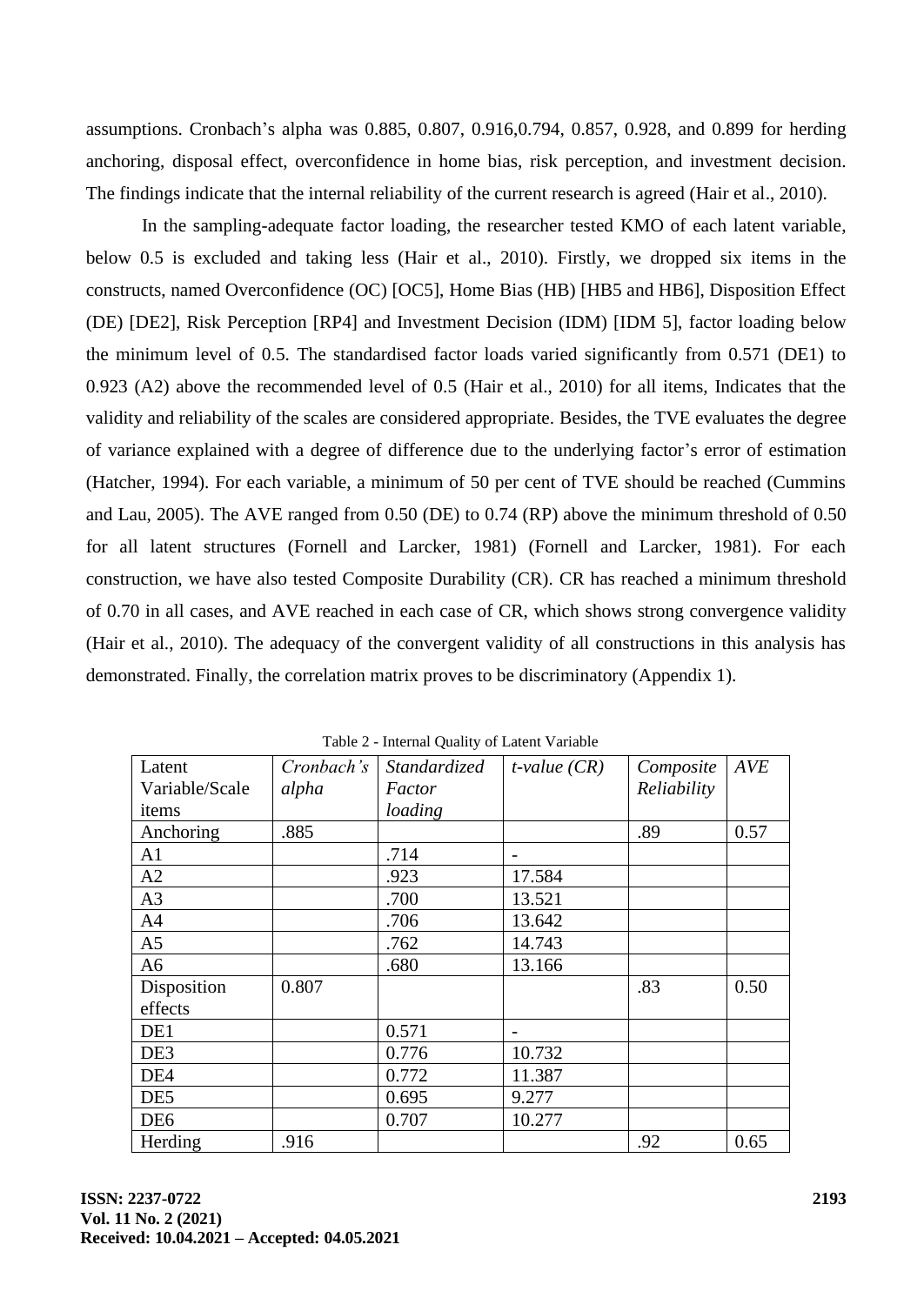| HE <sub>1</sub>        |      | .810 | 16.351                   |     |      |
|------------------------|------|------|--------------------------|-----|------|
| HE <sub>2</sub>        |      | .836 | 19.478                   |     |      |
| HE3                    |      | .844 | 19.741                   |     |      |
| HE4                    |      | .775 | 17.528                   |     |      |
| HE <sub>5</sub>        |      | .822 | 19.012                   |     |      |
| HE <sub>6</sub>        |      | .746 | 16.665                   |     |      |
| Home bias              | .794 |      |                          | .80 | 0.51 |
| HB1                    |      | .622 |                          |     |      |
| HB <sub>2</sub>        |      | .655 | 10.320                   |     |      |
| HB3                    |      | .830 | 11.601                   |     |      |
| HB4                    |      | .728 | 11.079                   |     |      |
| Overconfidence         | .857 |      |                          | .86 | 0.55 |
| OC1                    |      | .707 | $\overline{\phantom{a}}$ |     |      |
| OC2                    |      | .721 | 13.204                   |     |      |
| OC3                    |      | .706 | 12.947                   |     |      |
| OC <sub>4</sub>        |      | .833 | 14.944                   |     |      |
| OC <sub>6</sub>        |      | .729 | 13.328                   |     |      |
| <b>Risk Perception</b> | .928 |      |                          | .93 | 0.74 |
| RP1                    |      | .876 | $\overline{\phantom{a}}$ |     |      |
| RP <sub>2</sub>        |      | .823 | 21.576                   |     |      |
| RP3                    |      | .842 | 22.500                   |     |      |
| RP <sub>5</sub>        |      | .903 | 25.658                   |     |      |
| RP <sub>6</sub>        |      | .852 | 19.240                   |     |      |
| Investment             | .899 |      |                          | .89 | 0.54 |
| Decision               |      |      |                          |     |      |
| IDM1                   |      | .714 | $\blacksquare$           |     |      |
| IDM2                   |      | .815 | 15.299                   |     |      |
| IDM3                   |      | .822 | 15.410                   |     |      |
| IDM4                   |      | .782 | 14.720                   |     |      |
| IDM <sub>6</sub>       |      | .655 | 12.324                   |     |      |
| IDM7                   |      | .672 | 12.659                   |     |      |
| IDM8                   |      | .668 | 12.577                   |     |      |

### **4.3 Structural Equation Model (S.E.M.)**

In this study, Structural Equation Modelling (SEM) tested the determinants of behavioural variables (anchoring, disposition effect, home bias, overconfidence, and risk perception) in investment decision. We confirm the cumulative Chi-square/degree of freedom for the model fit, shows 1.578,  $P > 0.05$  (p=.000) and is similar to 3. Overall the result of the study shows Goodness of Fit Index (GFI) 0.884, Comparative Fix index (CFI) is 0.958 (Blunch, 2013), and RMSEA is 0.038 (Root Middle Square Approximate Error). The result suggested that RMSEA value for adequately fits is 0.05-0.08 (Kline, 2005). The results validate that the model is fit for further analysis (Annex 2).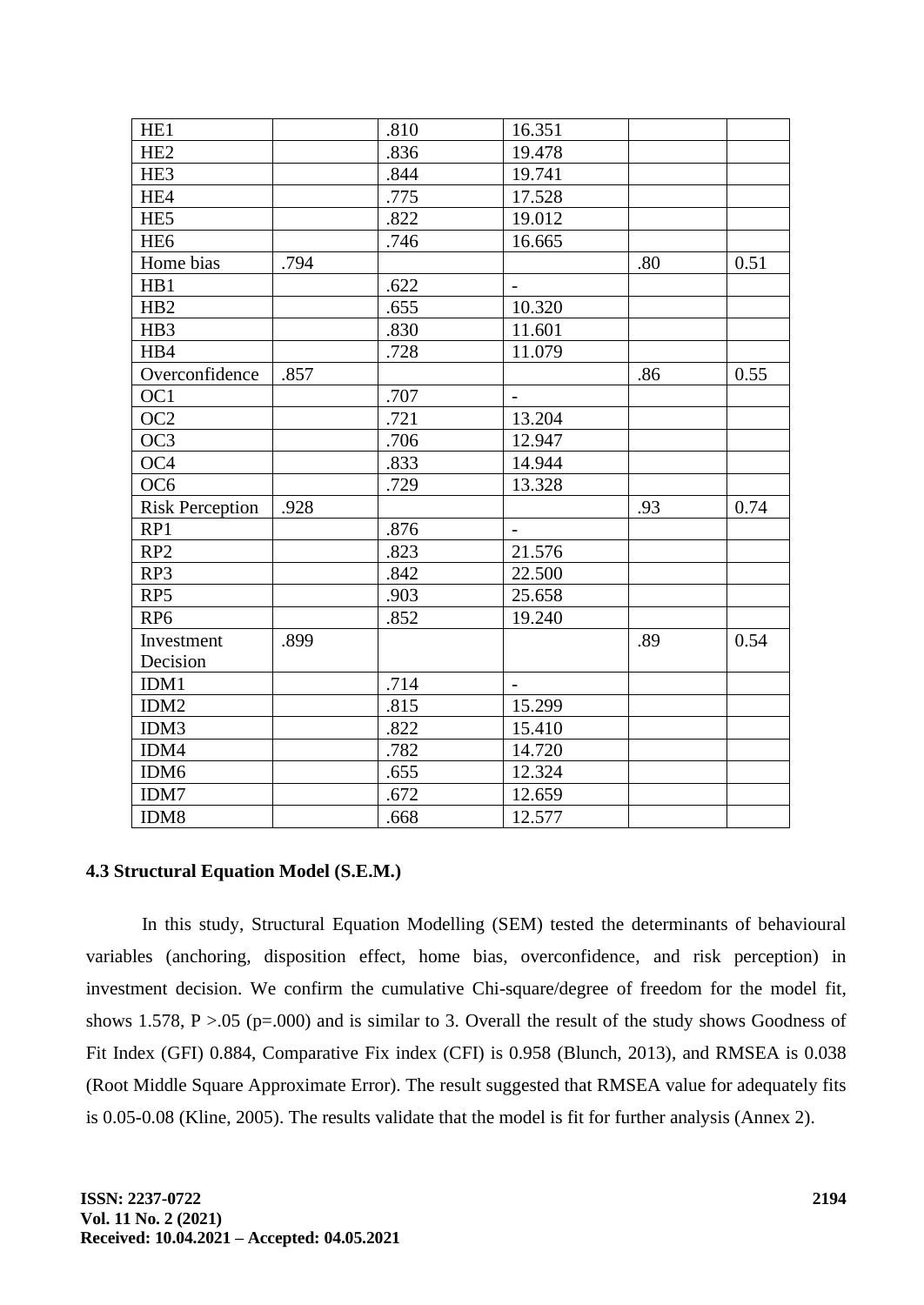|      | <b>Unstandardised solution</b> |                        |           |      | <b>Standardised solution.</b> | <b>Hypothesis</b><br>results |         |              |
|------|--------------------------------|------------------------|-----------|------|-------------------------------|------------------------------|---------|--------------|
|      |                                | Estimate               | SE.       | CR.  | P                             | Estimate                     |         |              |
| IDM. | $\leftarrow$                   | Anchoring $(H1)$       | $.278*$   | .112 | 2.474                         | .013                         | .216    | Accepted     |
| IDM. | ←                              | Disposition effect(H2) | $.257**$  | .084 | 3.077                         | .002                         | .157    | Accepted     |
| IDM. | ←                              | Herding $(H3)$         | $-.080$   | .099 | $-.809$                       | .478                         | $-.071$ | Not accepted |
| IDM. | ←                              | Home Bias (H4)         | .060      | .060 | .306                          | .760                         | .015    | Not accepted |
| IDM. | ←                              | Overconfidence (H5)    | $-.190*$  | .079 | $-2.395$                      | .017                         | $-.153$ | Accepted     |
| IDM. | ←                              | Risk Perception (H6)   | $.614***$ | .063 | 9.741                         | .000                         | .556    | Accepted     |
|      |                                |                        |           |      |                               |                              |         |              |

Table 3 - Results of Irrational Behaviour and Stock Investment Decision

Note: Path significance: \*\*\*p <.001; \*\* p <.01; \* p <.05.

The first purpose was to define and prioritise irrational behaviour that influences stock investment decision-making. The hypotheses the study shows that the first hypothesis accepted, anchoring has a significant positive effect on the stock investment decision-making. The result was similar to the finding of Ishfaq & Anjum, 2015 and Gert et al., 2016. Furthermore, hypothesis 2 is accepted, implying that the disposition effect positively influences stock investment decision. This relationship expected because the disposition effects are optimistic and can influence their behaviour. The results are consistent with the results of Kumar and Goyal (2016), Ali Qureshi et al. (2012), Curong and Jian (2014), and Muradoglu (2012).

Besides, Hypothesis 3 can not be accepted since no significant relationship exists between the decision-making of herding and investment in stocks. The result was an insignificant negative association between herding and stock investment decision than initially hypothesised. The results confirm the results of Kumar and Goyal (2016), Ali Qureshi et al. (2012), Curong and Jian (2014), and Muradoglu (2012). This result is a similar finding with Loung (2011), Bakar et al., (2016), Gamage and Sewwandi (2016). However, the results inconsistent with Al-Tamimi, (2006), Ton and Dao (2014), Phan and Zhou (2014). Hypothesis 4 is also not accepted since no significant association found between home bias and stock investment decision-making. This result contradicts Brown et al., (2005) findings, who have found that individuals with home bias tend to invest in stocks to their overall portfolio to domestic equities. Meanwhile, the results consist of Schoenmaker and Soeter (2014) that home bias does not predict in the European investment decision.

Hypothesis 5 is accepted, which indicates that the over-confidence and stock investment decision have a statistically significant negative association. Previous findings suggest that overloading information is to over-confident investors. A logical explanation is that people who are over-confident think and act more impulse fully. This result is a similar finding with Bakar et al. (2016), Kengatharan (2014), Ton and Dao (2014), and Phan and Zhou (2014).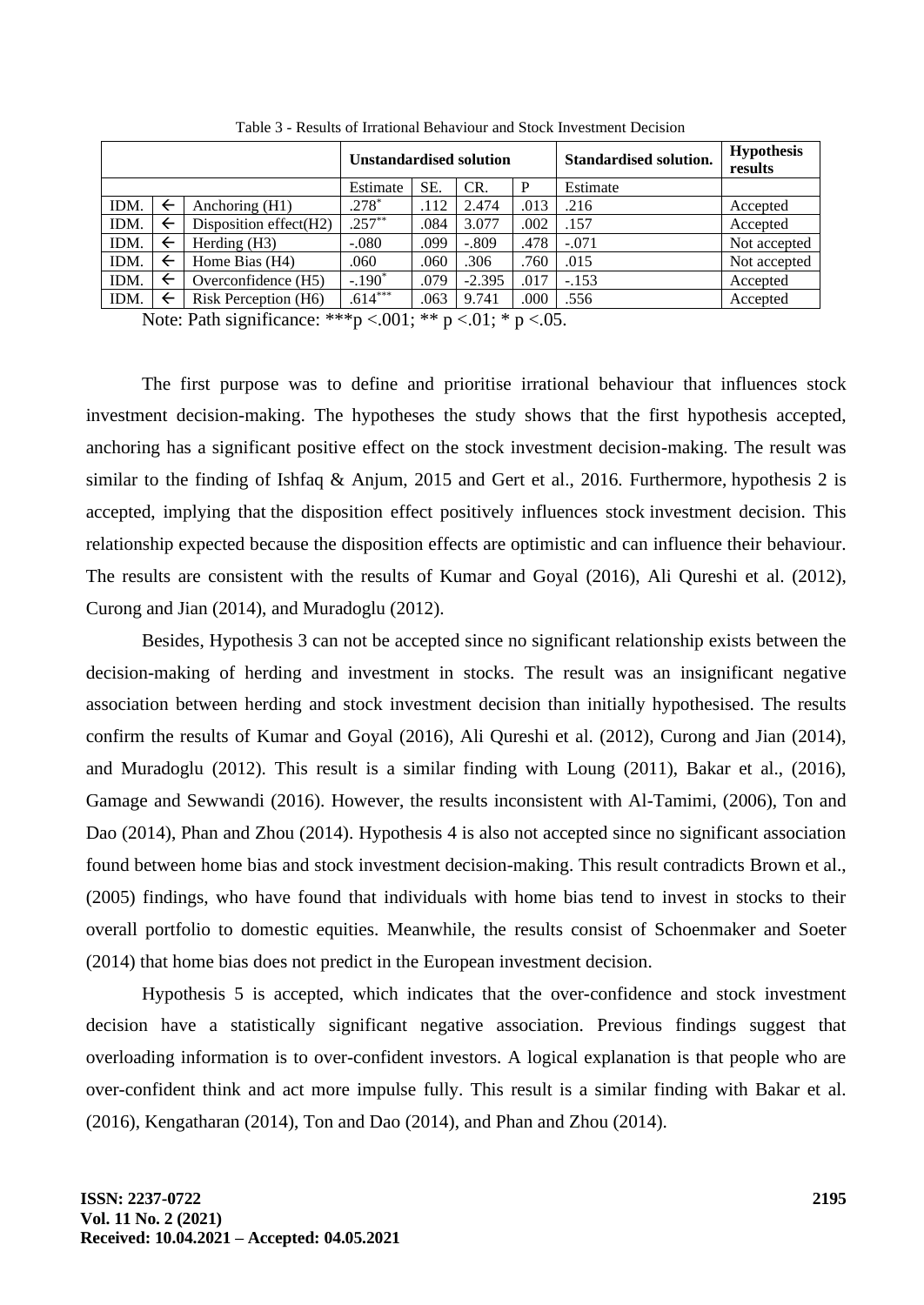Hypothesis 6 is also acceptable, which shows that risk perception has a positive effect on stock decision-making. The result is consistent with Ricciardi's (2007) finding showing that risk increases when investors invest more assets indicate that current research has supported previous findings, there is a significant positive association between perceived risk and stock investment decision-making. Moreover, the above findings also confirmed with the results of Kannadhasan et al.  $(2014)$  and Veld & Merkoulova  $(2008)$ .

#### **4.4 Moderating Role of Gender**

In this analysis, the hypothesised relationships were evaluated in a multi-group analysis using a full model. A multi-group analysis approach suggested by Byrne (2001) is used to analyse the moderating effect. Appendix 4 and Appendix 5 show the results of the SEM. The hypothesis of a structural model for gender's moderating effect presented as a good fit for the current data. The goodness of fit, all indications of fitness were CMIN / DF=1.423; RMSEA=.032; RMR=.055; GFI=.815; TLI=.932; CFI=.938).

Table 4 - Results of the Moderating Effect of Gender *Multi-group effect for the unstandardised and standardised solution*

| <b>Unstandardised Solution</b> |              |           |                                |            |          | <b>Standardised Solution</b> |      |          |              |         |
|--------------------------------|--------------|-----------|--------------------------------|------------|----------|------------------------------|------|----------|--------------|---------|
|                                |              | Estimate  |                                | CR.        |          | P                            |      | Estimate |              |         |
|                                |              | М         | F                              | M          | F        | M                            | F    | M        | $\mathbf{F}$ |         |
| IDM.                           | $\leftarrow$ | Anc       | $\overline{.1}85$ <sup>*</sup> | $.510*$    | 0.659    | 3.802                        | .010 | .022     | .067         | .368    |
| <b>IDM</b>                     | $\leftarrow$ | DE        | $.255*$                        | $.229*$    | 2.115    | 3.445                        | .034 | .035     | .138         | .164    |
| <b>IDM</b>                     | $\leftarrow$ | HB        | .105                           | $-.029$    | 1.153    | $-.362$                      | .249 | .717     | .080         | $-.027$ |
| IDM.                           | $\leftarrow$ | <b>HE</b> | $.107*$                        | $-419$ *   | .915     | $-2.045$                     | .040 | .041     | .095         | $-.345$ |
| IDM.                           | $\leftarrow$ | OC.       | $-.203*$                       | $229^{**}$ | $-2.177$ | .117                         | .029 | .007     | $-166$       | .017    |
| IDM.                           | ←            | RP        | $.751***$                      | $.446***$  | 7.850    | 4.780                        | 000  | 000      | .609         | .453    |

Note: Path significance: \*\*\*  $p < .001$ ; \*\*  $p < .01$ ; \*  $p < .05$ .

M: Male F: Female

Table 2 result shows that for males ( $\beta$ = 0.751, C.R= 7.850, p <.001;  $\beta$ = 0.255, C.R= 2.115, p  $< 0.05$ ), the influence of risk perception and disposition effect on investment decision-making was stronger for male than female ( $\beta$ = 0.446, C.R= 4.780, p < 0.001;  $\beta$ = 0.229, C.R= 3.445, p < 0.05). Oppositely, the effect of anchoring and herding on investment decision is significantly stronger for females (β=.510, C.R= 3.802, p <.05; β=-.419, C.R= -2.045, p <.05) than the males (β=.085, C.R=0.659, p>.05;  $\beta$ =.107, C.R=.915, p>.05). Moreover, the effect of overconfidence on stock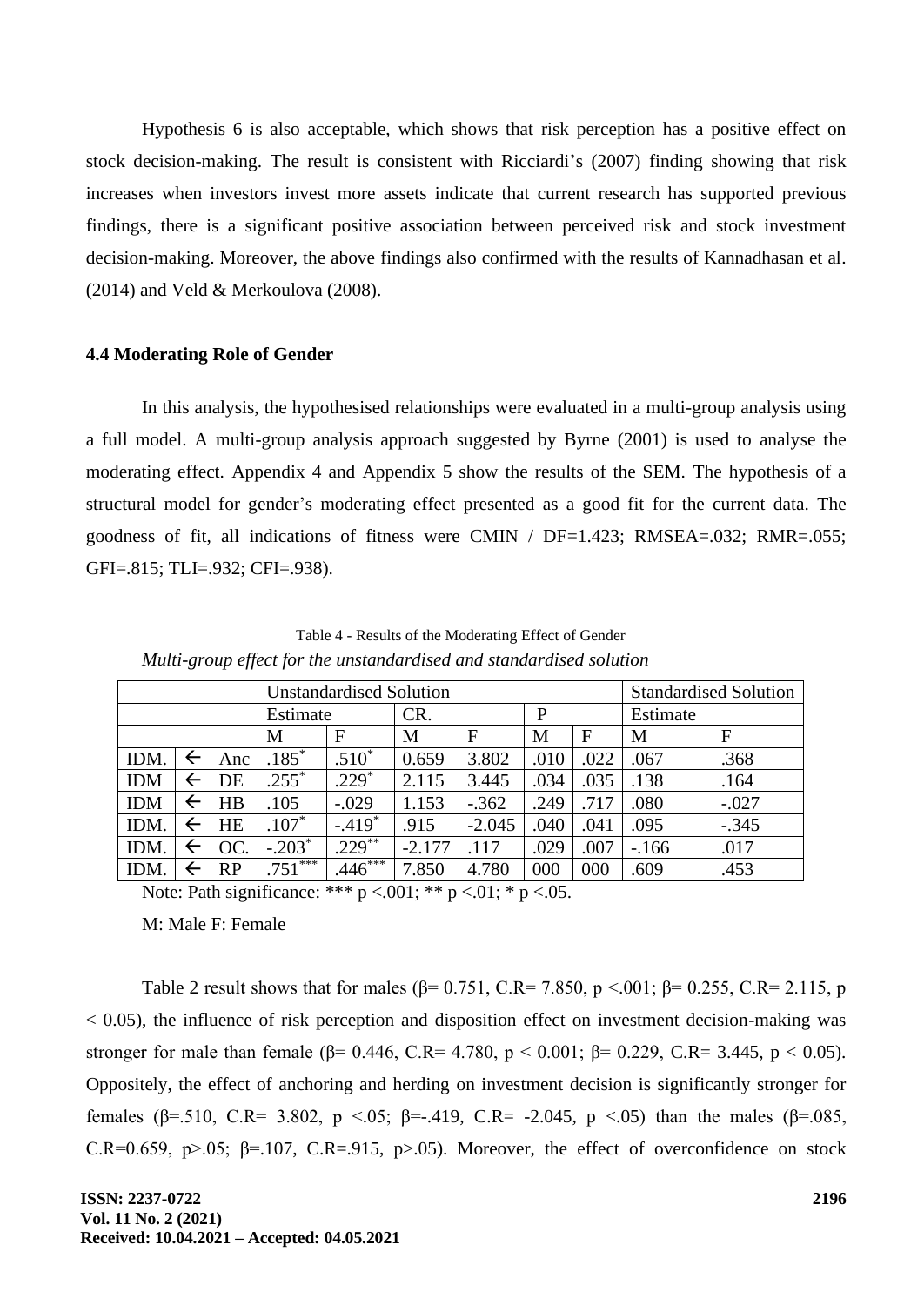investment decision is significantly stronger for male ( $\beta$ = -.203, C.R= -2.177, p <.05) than the female  $(\beta = 0.029, C.R = .117, p > .05)$ . In contrast, the results show that the home bias in the decision-making of investments was not significant for men and women. Thus, hypothesis H7 is supported for anchoring (H7a), disposition effect (H7b), herding (H7d), overconfidence (H7e), and risk perception (H7f). Thus, gender can have significantly moderated the relationship between irrational behaviour and stock investment decision except for home bias.

#### **5. Conclusions**

In summary, the anchoring and disposition effect of irrational behaviour does have a significant positive influence on the sock investment decision-making process. Instead, overconfidence has a negative influence on investor investment decisions. Furthermore, the effect of gender on the relationship between irrational behaviours, anchoring, disposition effect, herding, overconfidence and risk perception on decision-making significantly moderated. The results concluded that female investors remain anchored to their old viewpoints, probably because female investors relay to the old historical point of view, and expect a similar trend in the future to lead them to the wrong decision. Besides, in investment decision-making, males showed a more significant disposition effect than males. It indicates that females tend to follow other investors in investment decision.

On the other hand, the effect of overconfidence on investment decision-making found to be significantly stronger for male than the female investor. Finally, the risk perception effect found to be stronger for males than for females. The reason that female investors in investment decisions are more risk-averse than male investors. The results of the study consisted of the previous findings of Lin, 2011; Goyal, 2016; Robert & Constance, 2010. The research finding contributed to the literature related to behavioural financing in emerging economy and significant implication for individual investors. This research also provides financial advisors and stockbrokers with a better understanding of the irrational behaviour of investors and better advice on the behavioural characteristics and gender of clients. The limitation of the research is the research is only limited to individual stock investors, and future research can focus on the behaviour of professional investors and the moderating role of financial literacy and experience in the investment decision.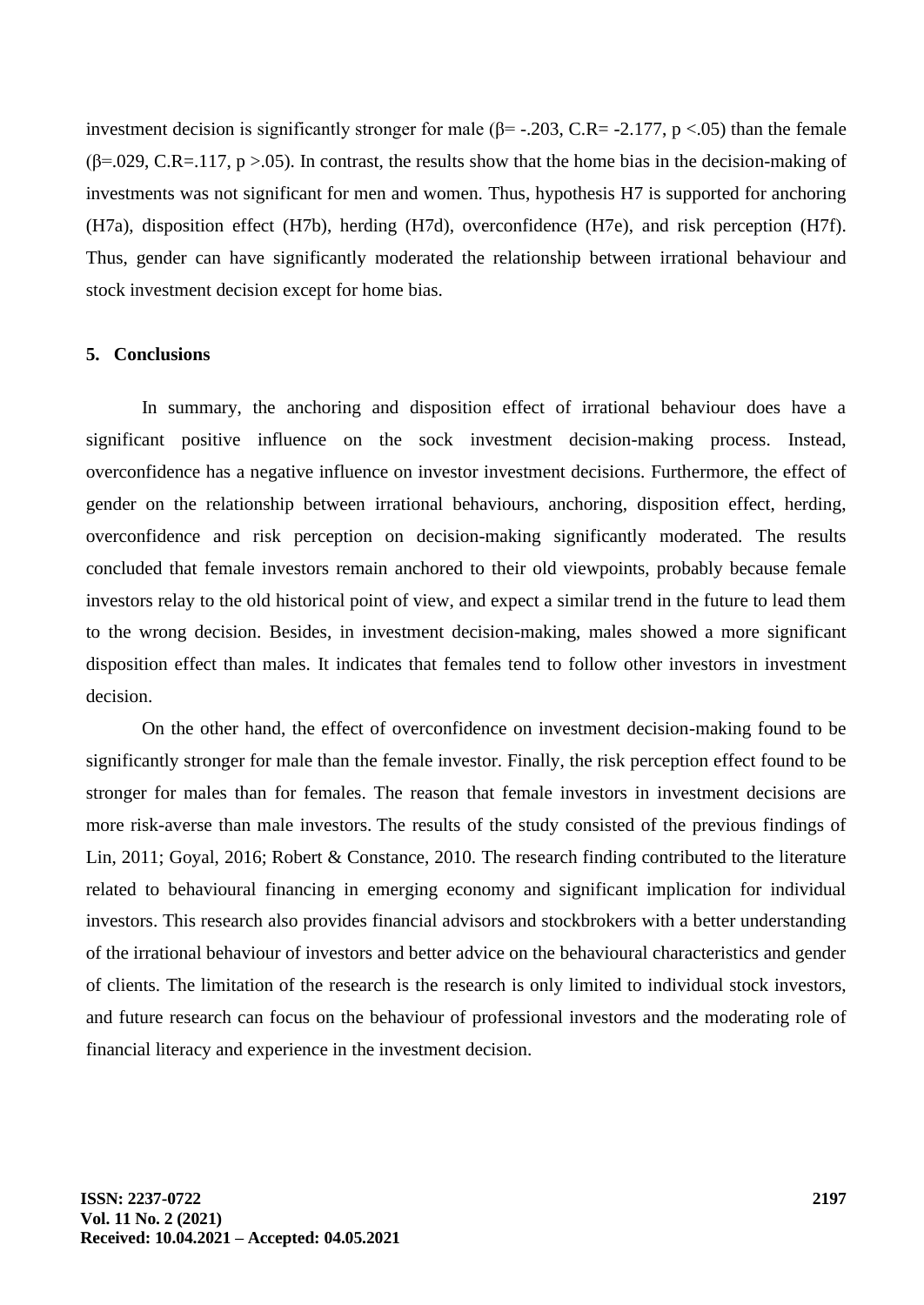# **References**

Ahearne, A. G., Griever, W. L., & Warnock, F. E. (2004). Information costs and home bias: an analysis of US holdings of foreign equities. *Journal of international economics*, 62(2), 313-336. DOI:10.1016/S0022-1996 (03)00015-1

Al-Tamimi, H. A. H. (2006). Factors influencing individual investor behaviour: an empirical study of the UAE financial markets. *The Business Review*, 5(2), 225-233. https://www.researchgate.net/profile/Hussein\_Al-Tamimi/publication/257936341

Bakar, S., & Yi, A. N. C. (2016). The Impact of Psychological Factors on Investors' Decision in Malaysian Stock Market: A Case of Klang Valley and Pahang. *Procedia Economics and Finance*, 35, 319-328. DOI:10.1016/S2212-5671 (16)00040-X

Barber, B. M., & Odean, T. (1999). The courage of misguided convictions. *Financial Analysts Journal*, 55(6), 41-55. DOI:10.2469/faj.v55.n6.2313

Barber, B. M., & Odean, T. (2001a). Boys will be boys: Gender, overconfidence, and common stock investment. *The quarterly journal of economics*, 116(1), 261-292. DOI:10.1162/003355301556400

Barber, B. M.; Y.-T. Lee; Y.-J. Liu; and T. Odean. 2007. "Is the Aggregate Investor Reluctant to Realise Losses? Evidence from Taiwan." *European Financial Management* 13, no. 3: 423-447.

Bhandari, G., & Deaves, R. (2006). The demographics of overconfidence. *The Journal of Behavioural Finance*, 7(1), 5-11. http://dx.doi.org/10.1207/s15427579jpfm0701\_2

Blunch, N. J. (2013). *Introduction to Structural Equation Modeling Using IBM SPSS Statistics and Amos. 2nd Edition.* Sage Publications Ltd.

Brown, J. R., Smith, P. A., Ivkovich, Z., & Weisbenner, S. J. (2005). Neighbours matter: The geography of stock market participation. DOI:10.2139/ssrn.673510

Browne, M. W., & Cudeck, R. (1993). *Alternative ways of assessing model fit.* Sage focus editions, 154, 136-136.

Byrne, B. M. (2010). *Multivariate applications series. Structural equation modelling with AMOS:*  Basic concepts, applications, and programming (2nd Ed.). New York, NY, US: Routledge/Taylor & Francis Group.

Chen, G., Kim, K. A., Nofsinger, J. R., & Rui, O. M. (2007). Trading performance, disposition effect, overconfidence, representativeness bias, and experience of emerging market investors. *Journal of Behavioural Decision,* 20(4), 425-451. [DOI:10.1002/bdm.561.](https://doi.org/10.1002/bdm.561)

Cooper, I., & Kaplanis, E. (1994). Home bias in equity portfolios, inflation hedging, and international capital market equilibrium. *The Review of Financial Studies*, 7(1), 45-60. DOI:10.1093/rfs/7.1.45

Cooper, A.C., Woo, C.Y., Dunkelberg, W.C., 1988. Entrepreneurs' perceived chances for success. *Journal of Business Venturing* 3, 97-108.

Cuong, P. K., & Jian, Z. (2014). Factors influencing individual investors' behaviour: An empirical study of the Vietnamese stock market. *American Journal of Business and Managemen*t, 3(2), 77-94.

Daniel, K., Hirshleifer, D., & Subrahmanyam, A. (1998). Investor psychology and security market under‐and overreactions. *The Journal of Finance*, 53(6), 1839-1885. https://onlinelibrary.wiley.com/doi/full/10.1111/0022-1082.00077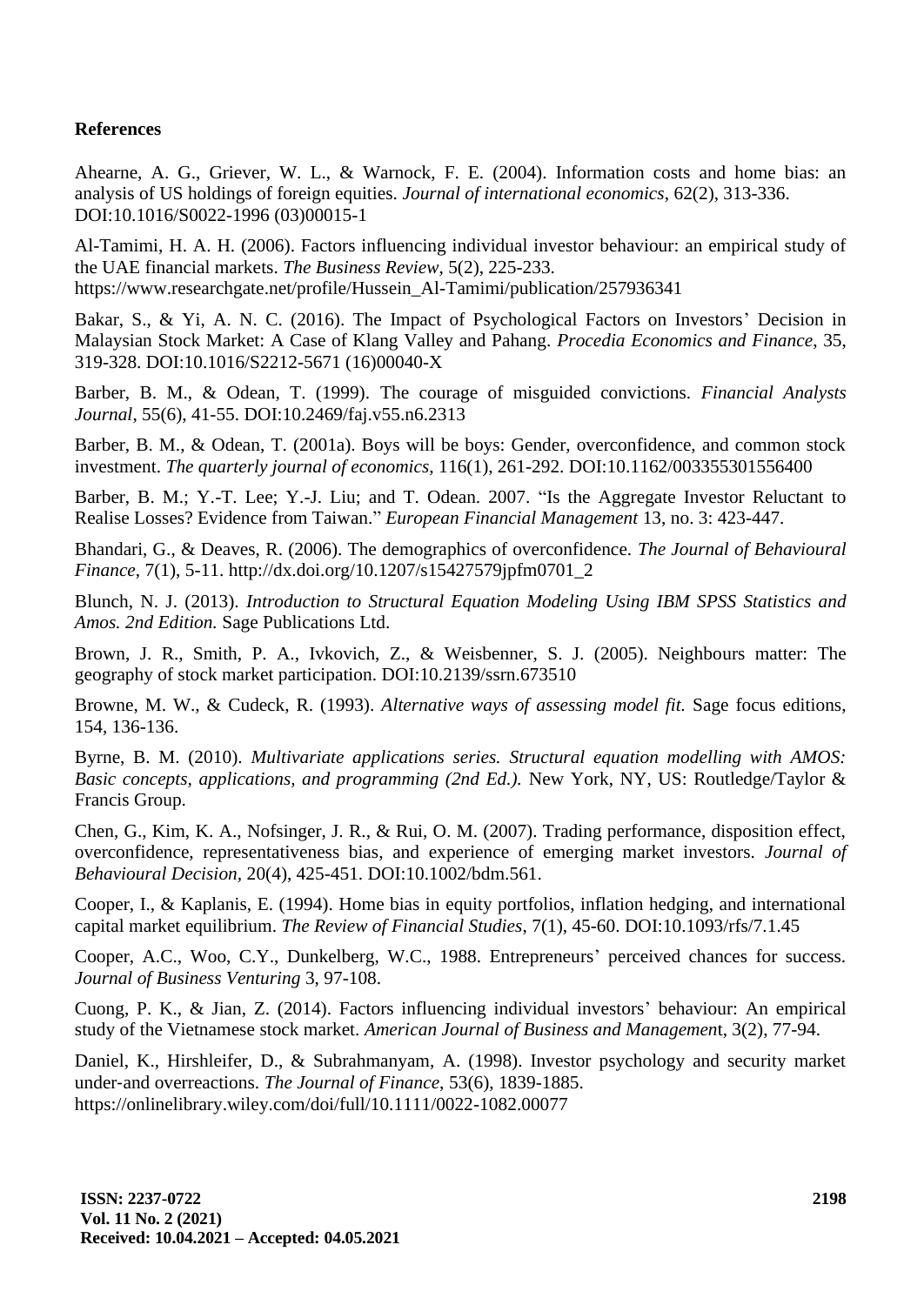De Bondt, W. F., & Thaler, R. H. (1985). Financial decision-making in markets and firms: A behavioural perspective. *Handbooks in operations research and management science*, 9, 385-410. DOI:10.1016/S0927-0507 (05)80057-X

Fama, E. F. (1970). Efficient capital markets: A review of theory and empirical work. *The journal of finance*, 25(2), 383-417. DOI: 10.2307/2325486

Fernández, B., Garcia-Merino, T., Mayoral, R., Santos, V., & Vallelado, E. (2011). Herding, information uncertainty and investors' cognitive profile. *Qualitative Research in Financial Markets*, 3(1), 7-33. DOI:10.1108/17554171111124595

Fornell, C., & Larcker, D. F. (1981). Structural equation models with unobservable variables and measurement error: Algebra and statistics. *Journal of marketing research*, 382-388. DOI: 10.2307/3150980

French, K., & Poterba, J., 1991. Investor diversification and international equity markets. *The American Economic Review,* 81(2): 222-226.

Gamage,.W., & Sewwandi. T. (2016). Herding in Colombo stock exchange. *International Journal of Multidisciplinary* Research. https://www.researchgate.net/publication/299497376\_Herding\_in\_CSE

Grinblatt, M., Titman, S., & Wermers, R. (1995). Momentum investment strategies, portfolio performance, and herding: A study of mutual fund behaviour. *The American economic review*, 1088-1105. http://www.jstor.org/stable/2950976

Gunathilaka, C. (2014). Factors Influencing Stock Selection Decision the Case of Retail Investors in Colombo Stock Exchange. *Proceedings of 11th International Conference on Business Management of Faculty of Management Studies and Commerce*, University of Sri Jayewardenepura, Nugegoda, 107-115.<http://dr.lib.sjp.ac.lk/handle/123456789/1596>

Hair Jr., J.F., Black, W.C., Babin, B.J. and Anderson, R.E. (2010) *Multivariate Data Analysis: A Global Perspective.* 7th Edition, Pearson Education, Upper Saddle River.

Hatcher, Larry. (1994), *Step-by-Step Approach to Using the SAS. System for Factor Analysis and Structural Equation Modeling.* Cary, NC: SAS. Institute.

Hilton, D. J. (2001). The psychology of financial decision-making: Applications to trading, dealing, and investment analysis. *The Journal of Psychology and Financial Markets*, 2(1), 37-53. http://dx.doi.org/10.1207/S15327760JPFM0201\_4

Hilts, P. J. (2016, January 30). *Salient role of the stock market in economic growth.* Daily mirror. [http://www.dailymirror.lk/article/Salient-role-of-stock-market-in-economic-growth-](http://www.dailymirror.lk/article/Salient-role-of-stock-market-in-economic-growth-122958.html#sthash.S27LIwQp.dpuf)[122958.html#sthash.S27LIwQp.dpuf](http://www.dailymirror.lk/article/Salient-role-of-stock-market-in-economic-growth-122958.html#sthash.S27LIwQp.dpuf)

Hox, J. J., & Bechger, T. M. (1998). *An introduction to structural equation modelling.*

Hoyle, R.H. (1995), *Structural Equation Modelling.* Thousand Oaks, CA: SAGE

Iqbal, A., & Usmani, S. (2009). Factors Influencing Individual Investor Behaviour (The Case of the Karachi Stock Exchange). *South Asian Journal of Management Sciences*, 3(1), 15-26. www.academia.edu/download/30607070/Spring2009V3N1P3.pdf

Ishfaq, M., & Anjum, N. (2015). Effect of Anchoring Bias on Risky Investment Decision. Evidence from Pakistan Equity Market. *Journal of Poverty, Investment and Development*, 14, 1-9.

Jaya Mamta Prosad, Sujata Kapoor Jhumur Sengupta, (2015), "Behavioural biases of Indian investors: a survey of Delhi-NCR region", *Qualitative Research in Financial Markets*, Vol. 7 Iss 3 pp. 230 – 263. http://dx.doi.org/10.1108/QRFM-04-2014-0012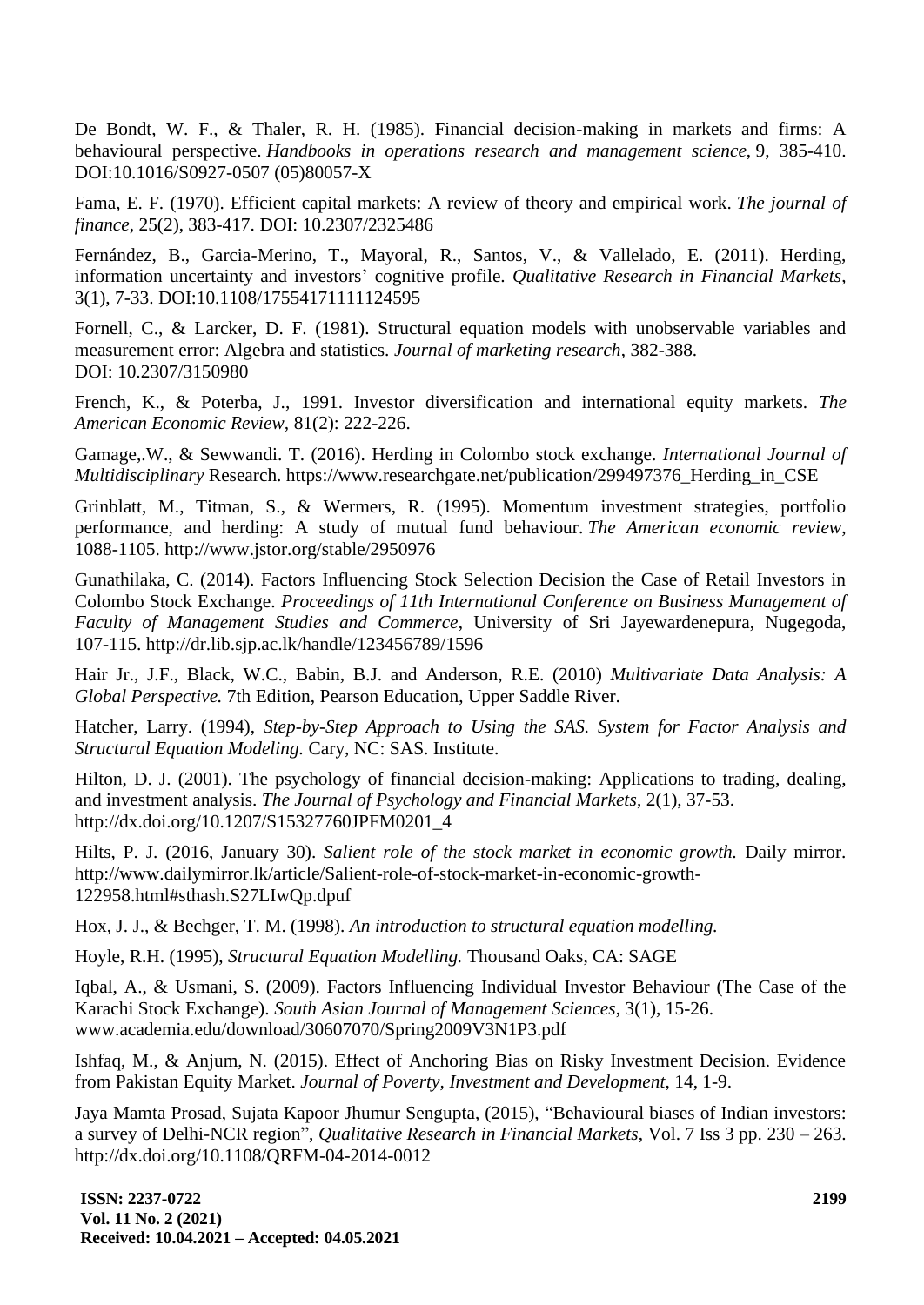Jayakumar, T., & Kothai.S. (2014). Does the Investor Investigate? Antecedents of Investment Decision. *European Journal of Business and Management*, 37 (6). http://www.iiste.org/Journals/index.php/EJBM/article/view/18692

Jetter, M., & Walker, J. K. (2017). Anchoring in financial decision-making: Evidence from Jeopardy. *Journal of Economic Behaviour & Organization*, 141, 164-176. DOI:10.1016/j.jebo.2017.07.006

Kahneman, D. (2003). A perspective on judgment and choice: mapping bounded rationality. *American psychologist*, 58(9), 697. http://www.jstor.org/stable/3132137

Kahneman, D., & Tversky, A. (1979). Prospect theory: An analysis of decision under risk. *Econometrica: Journal of the econometric society*, 263-291. http://www.jstor.org/stable/1914185

Kalra Sahi, S., & Pratap Arora, A. (2012). Individual investor biases: a segmentation analysis. *Qualitative Research in Financial Markets*, 4(1), 6-25. DOI:10.1108/17554171211213522

Kannadhasan, M., Aramvalarthan, S., & Kumar, B. P. (2014). The relationship among cognitive biases, risk perceptions and individual's decision to start a venture. *The decision,* 41(1), 87-98. https://link.springer.com/article/10.1007/s40622-014-0029-1

Kapteyn, A., & Teppa, F. (2011). Subjective measures of risk aversion, fixed costs, and portfolio choice. *Journal of Economic Psychology*, 32(4), 564-580. DOI:10.1016/j.joep.2011.04.002

Kengatharan, L., & Kengatharan, N. (2014). The influence of behavioural factors in making investment decisions and performance: Study investor of Colombo Stock Exchange, Sri Lanka. *Asian Journal of Finance & Accounting*, 6(1), 1.

Kilka, M., & Weber, M. (2000). Home bias in international stock return expectations. *The Journal of Psychology and Financial Markets*, 1(3-4), 176-192. https://www.tandfonline.com/doi/abs/10.1207/S15327760JPFM0134\_3

Kline, R.B. (2005), *Principles and Practice of Structural Equation Modelling, 2nd ed.,* New York: The Guilford Press

Kudryavtsev, A., & Cohen, G. (2011). Behavioural biases in economic and financial knowledge: Are they the same for men and women? *Advances in Management and Applied Economics*, 1(1), 15. https://search.proquest.com/openview/7cae8f8cbc84b5045ce34cc805d347f3/1?pqorigsite=gscholar&cbl=796380

Kumar Goyal, N. (2015). Behavioural biases in investment decision–a systematic literature review. *Qualitative research in financial markets*, 7(1), 88-108. https://www.emeraldinsight.com/doi/abs/10.1108/QRFM-07-2014-0022

Lascu, D. N., Babb, H. W., & Phillips, R. W. (1997). Gender and investment: The influence of gender on investment preferences and practices. *Managerial Finance*, 23(10), 69-83. https://www.emeraldinsight.com/doi/abs/10.1108/eb018652

Leung, T. C., & Tsang, K. P. (2013). Anchoring and loss aversion in the housing market: implications on price dynamics. *China Economic Review*, 24, 42-54. DOI:10.1016/j.chieco.2012.10.003

Lin, H. W. (2011). Elucidating rational investment decisions and behavioural biases: Evidence from the Taiwanese stock market. *African Journal of Business Management*, 5(5), 1630. www.academicjournals.org/journal/AJBM/article-full-text-pdf/AC702DF18509

Lintner, J. (1965). The valuation of risk assets and the selection of risky investments in stock portfolios and capital budgets. *The review of economics and statistics*, 13-37. http://www.jstor.org/stable/1924119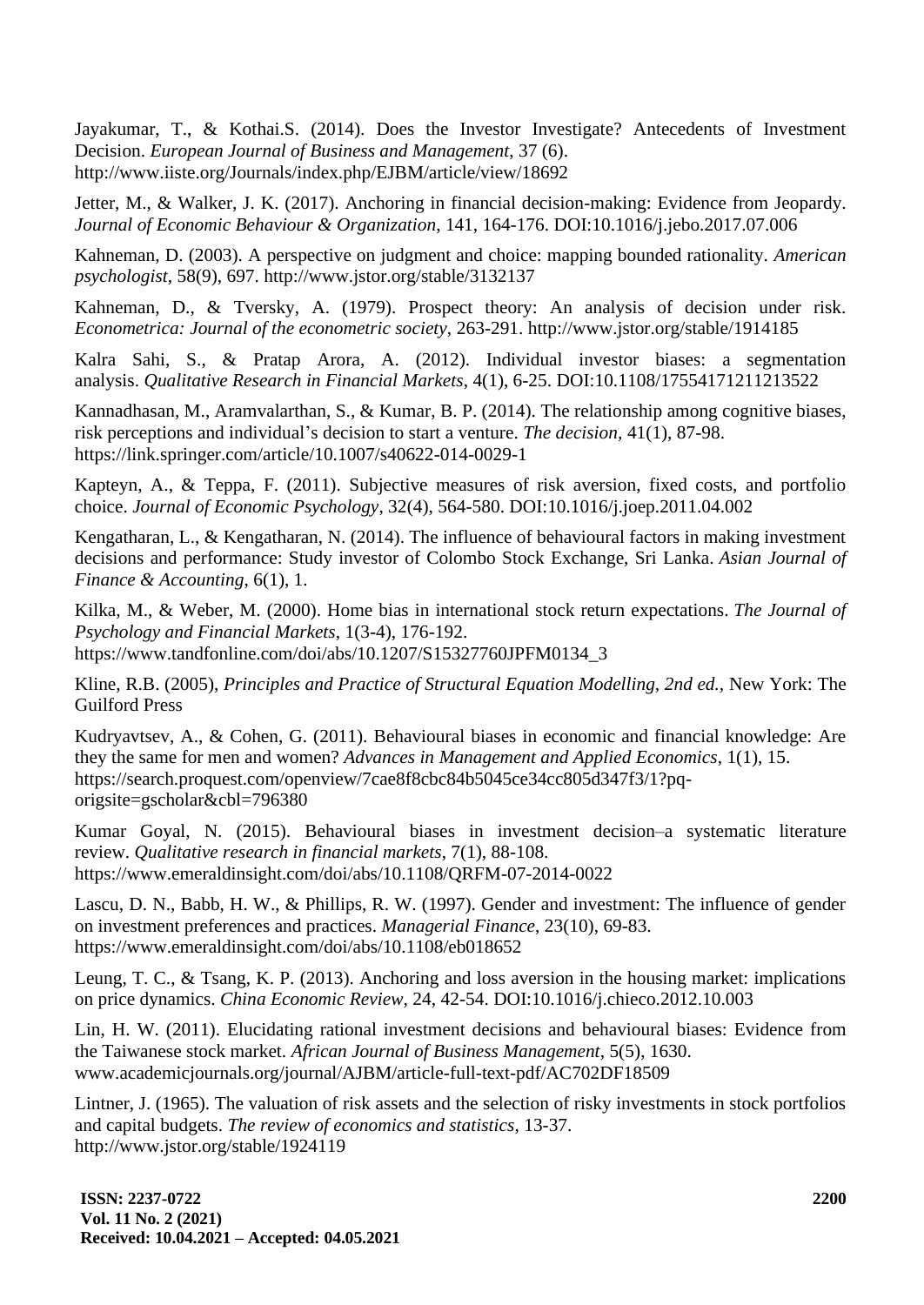Locke, P. R., & Mann, S. C. (2005). Professional trader discipline and trade disposition. *Journal of Financial Economics*, 76(2), 401-444. DOI:10.1016/j.jfineco.2004.01.004

Locke, P. R., & Onayev, Z. (2005). Trade duration: Information and trade disposition. *Financial Review*, 40(1), 113-129. DOI:10.1111/j.0732-8516.2005.00095.x

Luong, L. and Thu Ha, D. (2011), *Behavioural factors influencing individual investors' decision and performance,* Master thesis, Umeå School of Business, Spring semester 2011.

Malmendier, U., & Tate, G. (2005). CEO overconfidence and corporate investment. *The Journal of Finance*, 60(6), 2661-2700. DOI:10.1111/j.1540-6261.2005.00813.x

Muniraju, M., & Manuel, J. (2013). Behavioural finance in individual investors' decision— *International Journal of Research in Social Sciences*, 3(3), 83.

Muradoglu, G., & Harvey, N. (2012). Behavioural finance: the role of psychological factors in financial decisions. *Review of Behavioural Finance*, 4(2), 68-80. <https://www.emeraldinsight.com/doi/full/10.1108/19405971211284862>

Nair, V. R., & Antony, A. (2015). Evolutions and challenges of behavioural finance. *International Journal of Science and Research,* 4(3), 1055-1059.

Nguyen, L., Gallery, G., & Newton, C. (2017). The joint influence of financial risk perception and risk tolerance on individual investment decision‐making. *Accounting & Finance.* https://onlinelibrary.wiley.com/doi/full/10.1111/acfi.12295

Phan, C. K., & Zhou, J. (2014). Vietnamese individual investors' behaviour in the stock market: An exploratory study. *Research Journal of Social Science & Management*, 3(12), 46.

Pompian, M. M. (2008). Using behavioural investor types to build better relationships with your clients. *Journal of Financial Planning*, 21(10).

Ricciardi, V. (2007). A literature review of risk perception studies in behavioural finance: emerging issues. SSRN. https://ssrn.com/abstract=988342 or <http://dx.doi.org/10.2139/ssrn.988342>

Russo, J. E., & Schoemaker, P. J. (1992). Managing overconfidence. *Sloan management review*, 33(2), 7.

https://search.proquest.com/openview/0d0f69350a8aa6b46ba0e3e5e5c95c84/1?pqorigsite=gscholar&cbl=1817083

Salman Ali Qureshi and Kashif ur Rehman and Ahmed Imran Hunjra (2012). Factors Affecting Investment Decision of Equity Fund Managers. *Journal of Wulfenia*, 19(10). http://mpra.ub.uni-muenchen.de/60783

Schoenmaker, D., & Soeter, C. (2014). *New Evidence on the Home Bias in European Investment.* Duisenberg School of Finance (D.F.S.), Policy Brief, (34).

Sharpe, W. F. (1964). Capital asset prices: A theory of market equilibrium under conditions of risk. *The Journal of Finance*, 19(3), 425-442.DOI: 10.1111/j.1540-6261.1964.tb02865.x

Shefrin, H. (1999). Irrational exuberance and option smiles. *Financial Analysts Journal*, 55(6), 91-103. DOI:10.2469/faj.v55.n6.2316

Shefrin, H. (2002). *Beyond greed and fear: understanding behavioural finance and the psychology of investing.* Oxford University Press on Demand.

Shefrin, H., & Statman, M. (1985). The disposition to sell winners too early and ride losers too long: Theory and evidence. *The Journal of Finance*, 40(3), 777-790. DOI: 10.1111/j.1540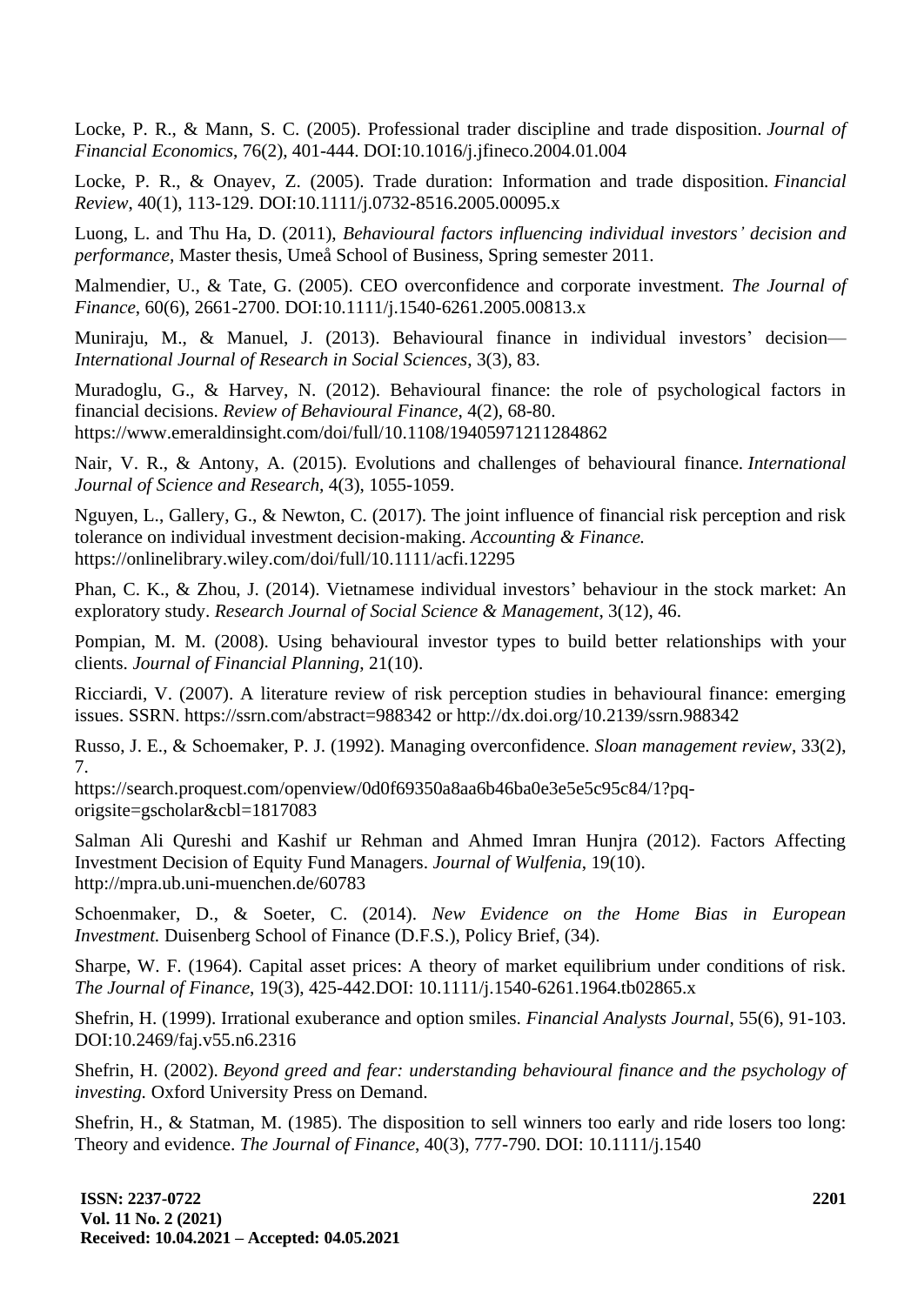Simon, H. A. (1956). Rational choice and the structure of environments. *Psychological Review,* 63, 129–138.

Reprinted in Simon, H.A. (1979), Models of Thought, vol. I (pp. 20–28). New Haven, CT: Yale University Press.

Tsai, F. S., Lin, C. H., Lin, J. L., Lu, I. P., & Nugroho, A. (2018). Generational diversity, overconfidence and decision-making in family business: A knowledge heterogeneity perspective. *Asia Pacific Management Review,* 23(1), 53-59.

Toma, F. M. (2015). Behavioural Biases of the Investment Decisions of Romanian Investors on the Bucharest Stock Exchange. *Procedia Economics and Finance*, 32, 200-207. DOI:10.1016/S2212-5671 (15)01383-0

Ton, H. T. H., & Dao, T. K. (2014). The Effects of Psychology on Individual Investors' Behaviours: Evidence from the Vietnam Stock Exchange. *Journal of Management and Sustainability*, 4(3), 125. http://dx.doi.org/10.5539/jms.v4n3p125

Ton, H. T. H., & Dao, T. K. (2014). The Effects of Psychology on Individual Investors' Behaviours: Evidence from the Vietnam Stock Exchange. *Journal of Management and Sustainability*, 4(3), 125. http://www.ccsenet.org/journal/index.php/jms/article/viewFile/39897/22142

Tourani‐Rad, A., & Kirkby, S. (2005). Investigation of investors' overconfidence, familiarity, and socialisation. *Accounting & Finance*, 45(2), 283-300.

Veld, C., & Veld-Merkoulova, Y. V. (2008). The risk perceptions of individual investors. *Journal of Economic Psychology*, 29(2), 226-252. DOI:10.1016/j.joep.2007.07.001

Von Holstein, C. A. S. S. (1972). Probabilistic forecasting: An experiment related to the stock market. *Organisational Behaviour and Human Performance*, 8(1), 139-158. DOI:10.1016/0030-5073 (72)90041-4

Wermers, R. (1999). Mutual fund herding and the impact on stock prices*. The Journal of Finance*, 54(2), 581-622. DOI: 10.1111/0022-1082.00118

# **Appendices**

Appendix 1

|                                  | AN    | DE   | HE   | $\overline{H}$ | OC.  | RP.  | IDM. |
|----------------------------------|-------|------|------|----------------|------|------|------|
| Anchoring (AN)                   | 0.57  |      |      |                |      |      |      |
| Disposition effects (DE)         | 0.009 | 0.50 |      |                |      |      |      |
| Herding Effects (HE)             | 0.421 | .001 | 0.65 |                |      |      |      |
| Home Bias(HB)                    | 0.001 | .002 | .001 | 0.51           |      |      |      |
| Overconfidence $(OC)$            | 0.269 | .004 | .289 | .003           | 0.55 |      |      |
| <b>Risk Perception (RP)</b>      | 0.004 | .005 | .013 | .001           | .004 | 0.74 |      |
| <b>Investment Decision (IDM)</b> | 0.001 | .006 | .003 | .001           | .001 | .279 | 0 54 |

*Note: AVE is represented on the diagonal, and the square correlation is represented on the* 

*matrix entries*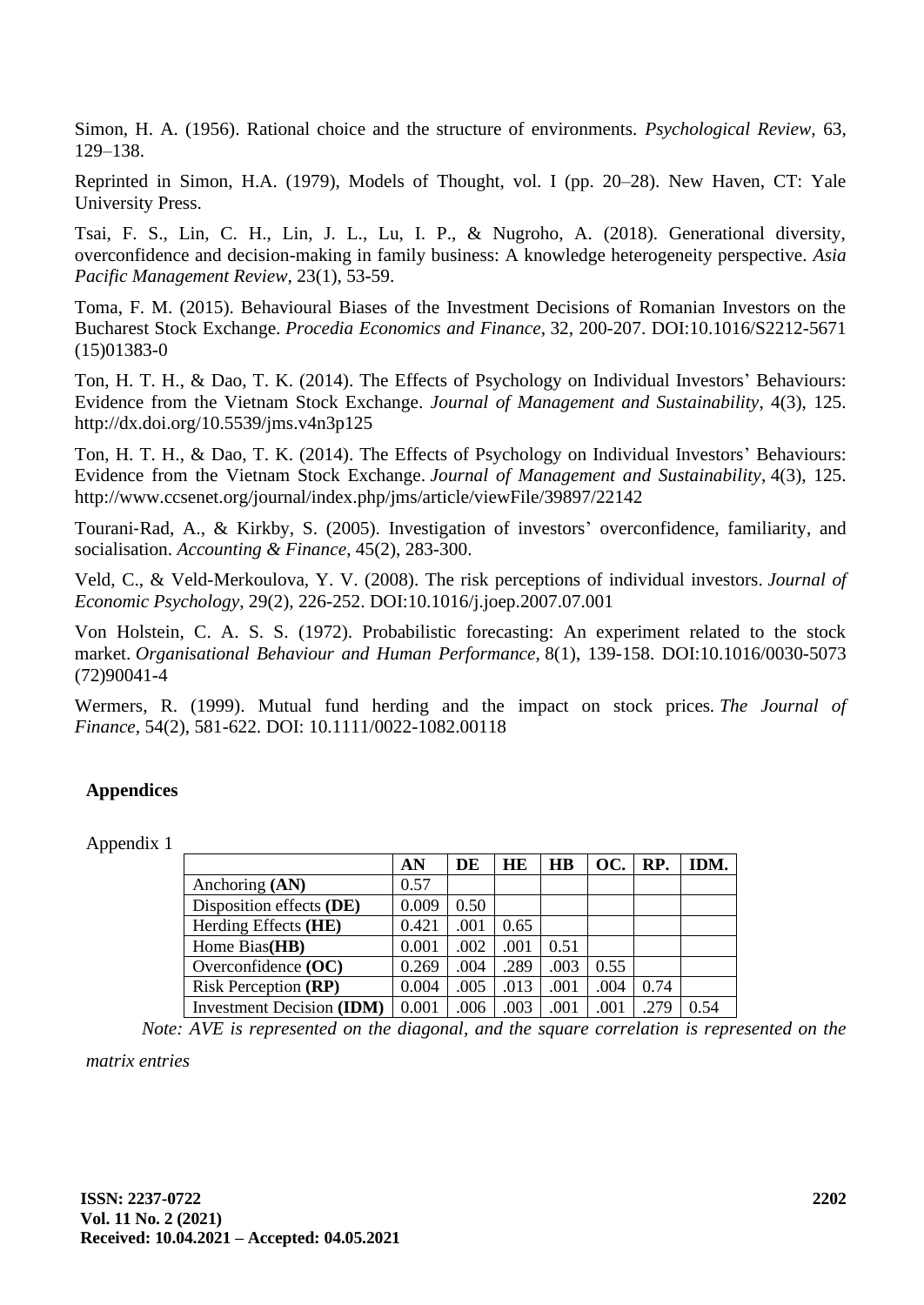Appendix 2- figure1 - overall measurement model of the irrational behaviour and investment decision



Appendix 3- figure 2- The multi-group (male) moderation effect of gender between irrational behaviour and investment decision.



**ISSN: 2237-0722 Vol. 11 No. 2 (2021) Received: 10.04.2021 – Accepted: 04.05.2021**